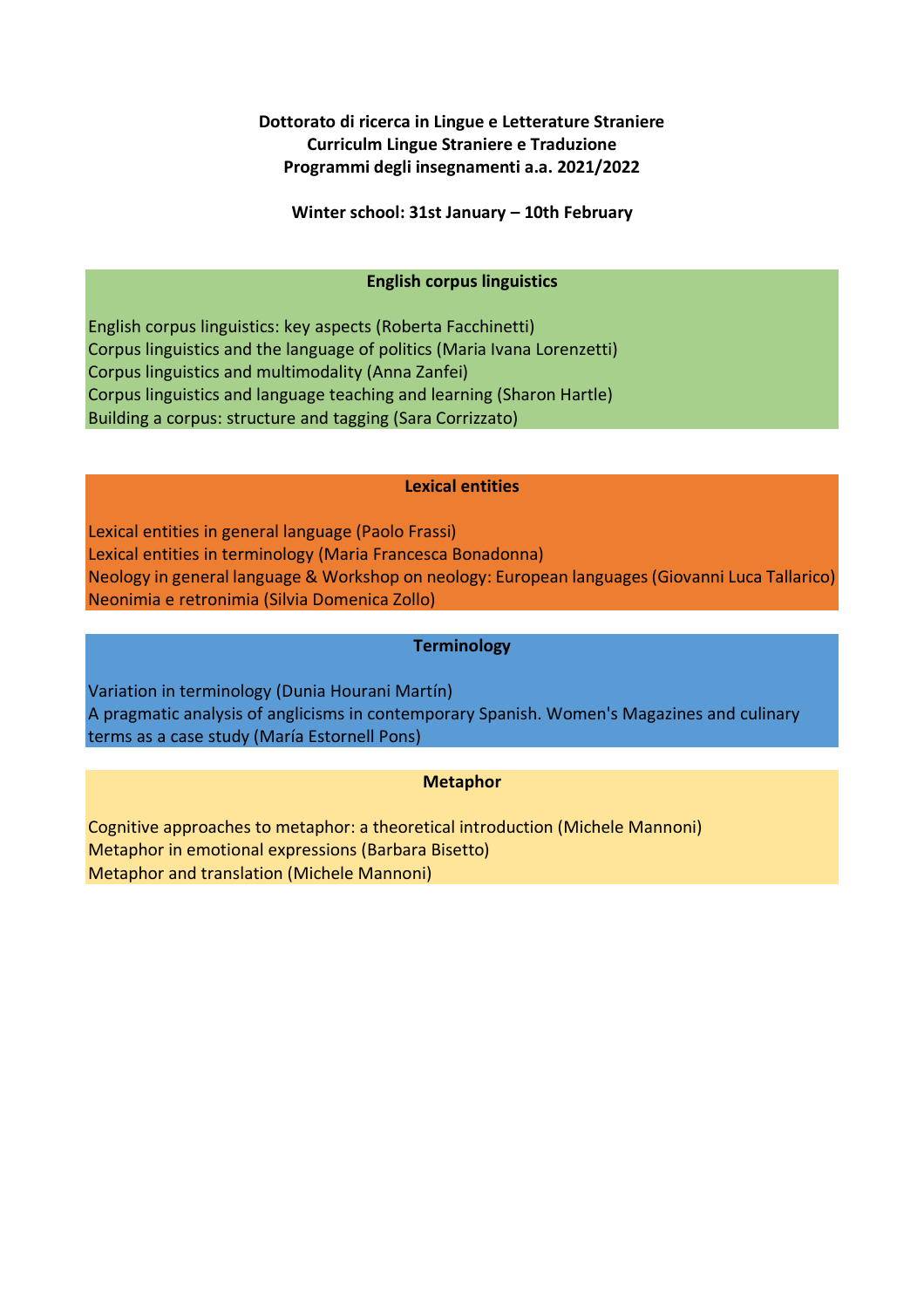| <b>Title</b>             | <b>Corpus linguistics: Key aspects</b>                                                                                                                                                                                            |
|--------------------------|-----------------------------------------------------------------------------------------------------------------------------------------------------------------------------------------------------------------------------------|
| <b>Instructor</b>        | <b>Roberta Facchinetti</b>                                                                                                                                                                                                        |
| <b>Teaching hours</b>    | 8                                                                                                                                                                                                                                 |
| <b>Credit typology</b>   | <b>A 2 ECTS/CFU</b>                                                                                                                                                                                                               |
| <b>DH</b>                |                                                                                                                                                                                                                                   |
| <b>Dates</b>             | January 31 <sup>st</sup> , February 1st 2022 09.00-13.00                                                                                                                                                                          |
| <b>Learning outcomes</b> | This module aims at leading students to know the key aspects of English<br>corpus linguistics. At the end of the module students will understand how<br>to analyze written and oral texts drawn from different types of corpora.  |
| <b>Course content</b>    | - Corpus Linguistics: When it all started<br>- Typologies of linguistic corpora<br>- CL applications<br>- Compiling a corpus                                                                                                      |
| <b>References</b>        | McEnery, T. and A. Hardie (2012) Corpus linguistics. Method, Theory and<br>Practice. Cambridge: Cambridge University Press.<br>Wallis, S. (2021) Statistics in Corpus Linguistics Research. A New Approach.<br>London: Routledge. |

| <b>Title</b>             | <b>Corpus Linguistics and the Language of Politics</b>                                                                                                                                                                                                                                                                                                                                                                                                                                                                    |
|--------------------------|---------------------------------------------------------------------------------------------------------------------------------------------------------------------------------------------------------------------------------------------------------------------------------------------------------------------------------------------------------------------------------------------------------------------------------------------------------------------------------------------------------------------------|
| <b>Instructor</b>        | <b>Maria Ivana Lorenzetti</b>                                                                                                                                                                                                                                                                                                                                                                                                                                                                                             |
| <b>Teaching hours</b>    | 2                                                                                                                                                                                                                                                                                                                                                                                                                                                                                                                         |
| <b>Credit typology</b>   | A 0.5 ECTS/CFU                                                                                                                                                                                                                                                                                                                                                                                                                                                                                                            |
| <b>DH</b>                |                                                                                                                                                                                                                                                                                                                                                                                                                                                                                                                           |
| <b>Dates</b>             | <b>January 31st, 2022 14-16</b>                                                                                                                                                                                                                                                                                                                                                                                                                                                                                           |
| <b>Learning outcomes</b> | By the end of the course the PhD students will have an awareness of a)<br>the main points to consider while designing a corpus for the analysis of<br>political language, b) of the different types of analyses that may be<br>performed in relation to different micro-text genres and topics c) and the<br>insights that can be drawn from the point of view of the language and<br>discourse strategies employed.                                                                                                      |
| <b>Course content</b>    | The course offers an introduction to the application of corpus linguistics<br>principles to the analysis of political discourse. Presenting first an<br>overview about corpus design for the study of political discourse that<br>might be suitable also from a critical discourse analysis perspective, it will<br>examine some case studies on specific text genres and topics that will be<br>used to gain new insights into specific usages of the lexicon, metaphor<br>and framing techniques in political language. |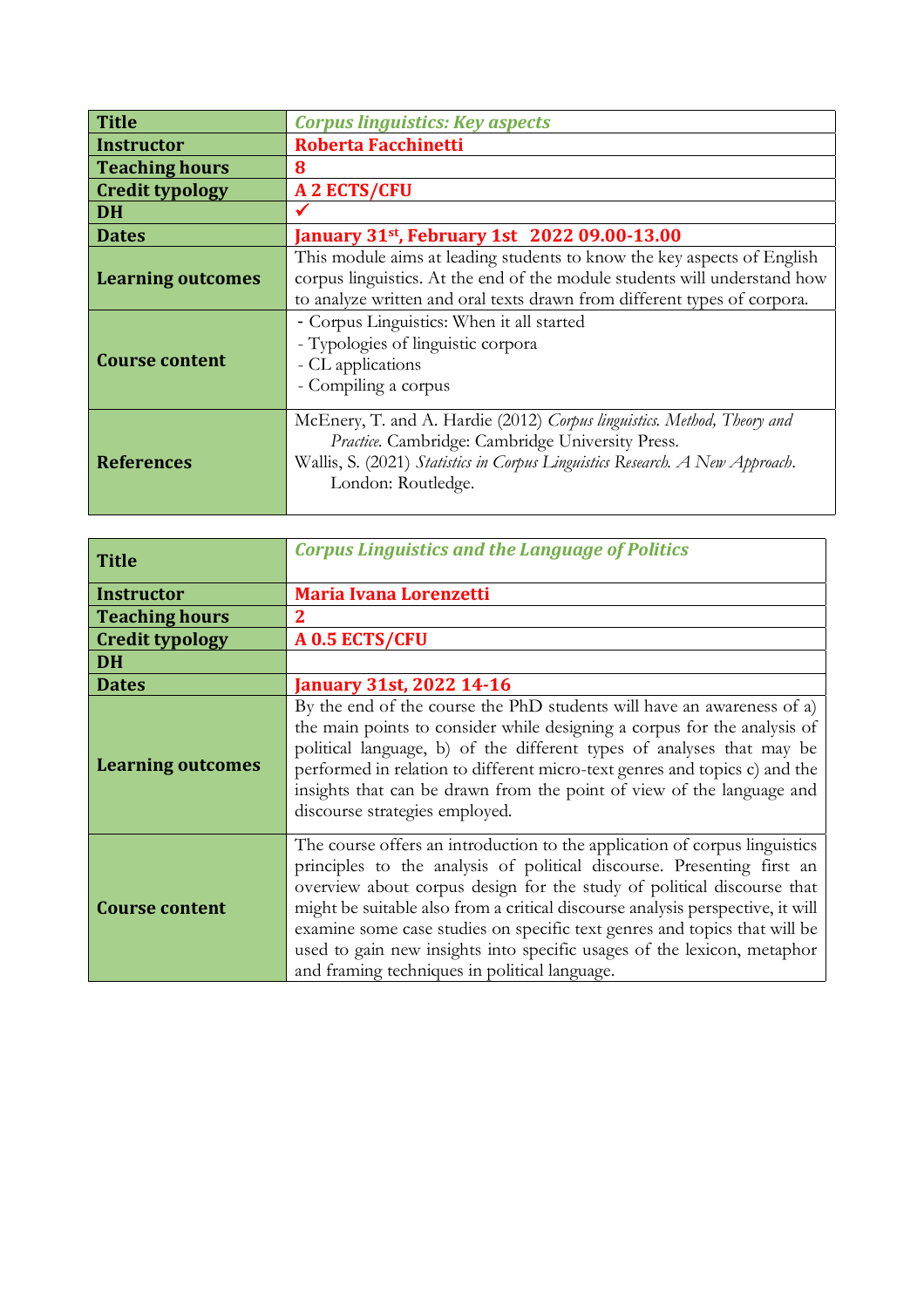|                   | McEnery Tony and Andrew Hardie (2011) Corpus Linguistics: Method,         |
|-------------------|---------------------------------------------------------------------------|
|                   | Theory and Practice, Cambridge: Cambridge University Press                |
|                   | Baker, P., Gabrielatos C., KhosraviNik, M., Krzyzanowski, M., McEnery,    |
|                   | T. & Wodak, R. (2008). A useful methodological synergy?                   |
|                   | Combining critical discourse analysis and corpus linguistics to           |
|                   | examine discourses of refugees and asylum seekers in the UK press.        |
|                   | Discourse & Society, 19(3), 273-305.                                      |
|                   | Gabrielatos, C. & Baker, P. (2008). Fleeing, sneaking, flooding: A corpus |
| <b>References</b> | analysis of discursive constructions of refugees and asylum seekers       |
|                   | in the UK Press 1996-2005. Journal of English Linguistics, 36(1), 5-38.   |
|                   | Van Dijk Teun (2002a). "Discourse and racism". In: David Theo             |
|                   | Goldberg, John Solomos (eds). A Companion to Racial and Ethnic            |
|                   | Studies. London: Blackwell: 145-159.                                      |
|                   | Van Dijk Teun (2006). "Discourse and manipulation". Discourse & Society,  |
|                   | $17/2$ , 359-383.                                                         |
|                   |                                                                           |

| <b>Title</b>             | <b>Corpus linguistics and multimodality</b>                                                                                                                                                                                                                                                                                                                                                                                                                                                                                                                                                                                                                                                                                                                                                                                                                                                                                                                                                                         |
|--------------------------|---------------------------------------------------------------------------------------------------------------------------------------------------------------------------------------------------------------------------------------------------------------------------------------------------------------------------------------------------------------------------------------------------------------------------------------------------------------------------------------------------------------------------------------------------------------------------------------------------------------------------------------------------------------------------------------------------------------------------------------------------------------------------------------------------------------------------------------------------------------------------------------------------------------------------------------------------------------------------------------------------------------------|
| <b>Instructor</b>        | <b>Anna Zanfei</b>                                                                                                                                                                                                                                                                                                                                                                                                                                                                                                                                                                                                                                                                                                                                                                                                                                                                                                                                                                                                  |
| <b>Teaching hours</b>    | $\mathbf{2}$                                                                                                                                                                                                                                                                                                                                                                                                                                                                                                                                                                                                                                                                                                                                                                                                                                                                                                                                                                                                        |
| <b>Credit typology</b>   | A 0.5 ECTS/CFU                                                                                                                                                                                                                                                                                                                                                                                                                                                                                                                                                                                                                                                                                                                                                                                                                                                                                                                                                                                                      |
| <b>Dates</b>             | February 1st, 2022 14.00-16.00                                                                                                                                                                                                                                                                                                                                                                                                                                                                                                                                                                                                                                                                                                                                                                                                                                                                                                                                                                                      |
| <b>Learning outcomes</b> | - linguistic insights: improving knowledge of and access to multimodal<br>corpora for research purposes;<br>- computational insights: understanding the challenges in building<br>multimodal corpora.                                                                                                                                                                                                                                                                                                                                                                                                                                                                                                                                                                                                                                                                                                                                                                                                               |
| <b>Course content</b>    | - Introduction to research in linguistics related to multimodal corpora:<br>cognitive linguistics/pragmatics and advertising; speech and multimodal<br>studies, multimodal-intercultural studies and spoken interactions<br>(conversations)<br>- Challenges and solutions to: 1. Accessing multimodal corpora; 2.<br>Annotating multimodal corpora.                                                                                                                                                                                                                                                                                                                                                                                                                                                                                                                                                                                                                                                                 |
| <b>References</b>        | ALLWOOD J. and E. Ahlsen, 2009, Multimodal Intercultural<br>Information and Communication technology, in Kipp M et al. (eds.),<br>2009.<br>CAMPBELL Nick, Tools and resources for Visualising Conversational-<br>Speech interaction, in Kipp M et al. (eds.), 2009.<br>COPE, Bill and Mary Kalantzis, 2020, Adding Sense: Context and<br>Interest in a Grammar of Multimodal Meaning, Cambridge UK:<br>Cambridge University Press.<br>KALANTZIS, Mary and Bill Cope, 2020, Making Sense: Reference,<br>Agency and Structure in a Grammar of Multimodal Meaning,<br>Cambridge UK: Cambridge University Press<br>KIPP Michael et. Al (eds.) 2009, Multimodal corpora: from models of<br>natural interaction to systems and applications, New York, USA,<br>Springer Verlag.<br>SCHIEL Florian, The SmartWeb Corpora: Multimodal Access to the<br>Web in Natural Environment, in Kipp M et al. (eds.), 2009.<br>SCHMIDT Thomas et Al., An Exchange Format for Multimodal<br>Annotations, in Kipp M et al. (eds.), 2009 |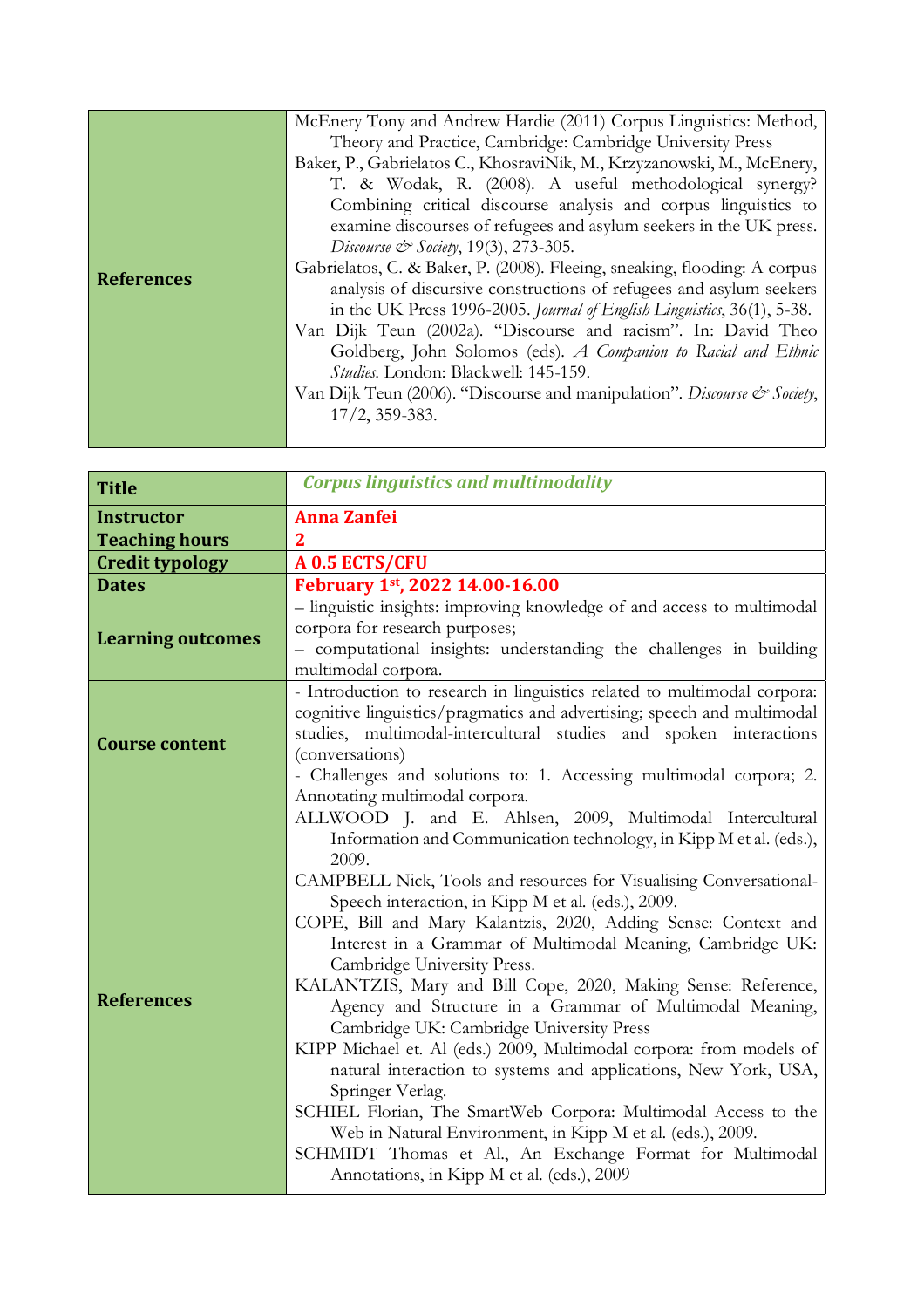| <b>Title</b>             | <b>Corpus linguistics in language teaching and learning</b>                                                                                                                                                                                                                                                                                                                                                                                                                                                                                                                                                                                                                                                                                                                                                                                                                                                                              |
|--------------------------|------------------------------------------------------------------------------------------------------------------------------------------------------------------------------------------------------------------------------------------------------------------------------------------------------------------------------------------------------------------------------------------------------------------------------------------------------------------------------------------------------------------------------------------------------------------------------------------------------------------------------------------------------------------------------------------------------------------------------------------------------------------------------------------------------------------------------------------------------------------------------------------------------------------------------------------|
| <b>Instructor</b>        | <b>Sharon Hartle</b>                                                                                                                                                                                                                                                                                                                                                                                                                                                                                                                                                                                                                                                                                                                                                                                                                                                                                                                     |
| <b>Teaching hours</b>    | $\mathbf 2$                                                                                                                                                                                                                                                                                                                                                                                                                                                                                                                                                                                                                                                                                                                                                                                                                                                                                                                              |
| <b>Credit typology</b>   | A 0.5 ECTS/CFU                                                                                                                                                                                                                                                                                                                                                                                                                                                                                                                                                                                                                                                                                                                                                                                                                                                                                                                           |
| <b>DH</b>                |                                                                                                                                                                                                                                                                                                                                                                                                                                                                                                                                                                                                                                                                                                                                                                                                                                                                                                                                          |
| Date/Dates               | February 2nd, 2022 10.00-12.00                                                                                                                                                                                                                                                                                                                                                                                                                                                                                                                                                                                                                                                                                                                                                                                                                                                                                                           |
| <b>Learning outcomes</b> | This course aims to:<br>introduce the recent background of Corpus Linguistics from the<br>1.<br>viewpoint of Language Teaching with particular reference to lexical<br>grammar;<br>Develop an awareness of Data Driven Learning (DLL): advantages<br>2.<br>and disadvantages in English Language Teaching;<br>Sensitize the course participants to available resources and their use<br>3.<br>both in teaching and learning;<br>Provide the opportunity to reflect on ways that working with such<br>4.<br>tools can meet personal learning needs.                                                                                                                                                                                                                                                                                                                                                                                       |
| <b>Programme</b>         | Introduction to the recent background of Corpus Linguistics<br>1.<br>from the viewpoint of Language Teaching:<br>Corpora and language teaching: a paradigm shift?<br>a.<br>(Presentation and discussion)<br>Development of an awareness of Data Driven Learning (DLL):<br>2.<br>advantages and disadvantages in English Language Teaching:<br>Why DDL and which version should be adopted?<br>a.<br>(Presentation and discussion)<br>Sensitizing the course participants to available resources and their<br>3.<br>use both in teaching and learning:<br>Demonstration of various resources developed for<br>a.<br>language learning: SkeLL, COCA and Just the Word<br>Practice (group work)<br>b.<br>Provide the opportunity to practice working with the tools to<br>4.<br>meet personal needs:<br>Reflection and final discussion.<br>a.                                                                                              |
| <b>References</b>        | Boulton, A. and Cobb, T. (2017) 'Corpus Use in Language Learning: A<br>Meta-Analysis', Language Learning, 67(2). doi: 10.1111/lang.12224.<br>Johns T. (1986) Micro-concord, a language learner's research tool. System<br>$14(2)$ 151_162.<br>O'keefe A., McCarthy M., Carter R. (2007) From Corpus to Classroom:<br>language use and language teaching. Cambridge. Cambridge University<br>Press.<br>Sinclair, J. M. (1991) Corpus, Concordance, Collocation. Oxford: Oxford<br>University Press.<br>Tribble, C. (2015) 'Teaching and language corpora Perspectives from a<br>personal journey', in Leńko-Szymańska, A. and Boulton, A. (eds)<br>Multiple Affordances of Language Corpora for Data-driven Learning.<br>Amsterdam & Philadelphia: John Benjamins Publishing Company,<br>pp. 37–64.<br><b>Internet Sites</b><br>AntConc: https://www.laurenceanthony.net/software/antconc/<br>COCA: https://www.english-corpora.org/coca/ |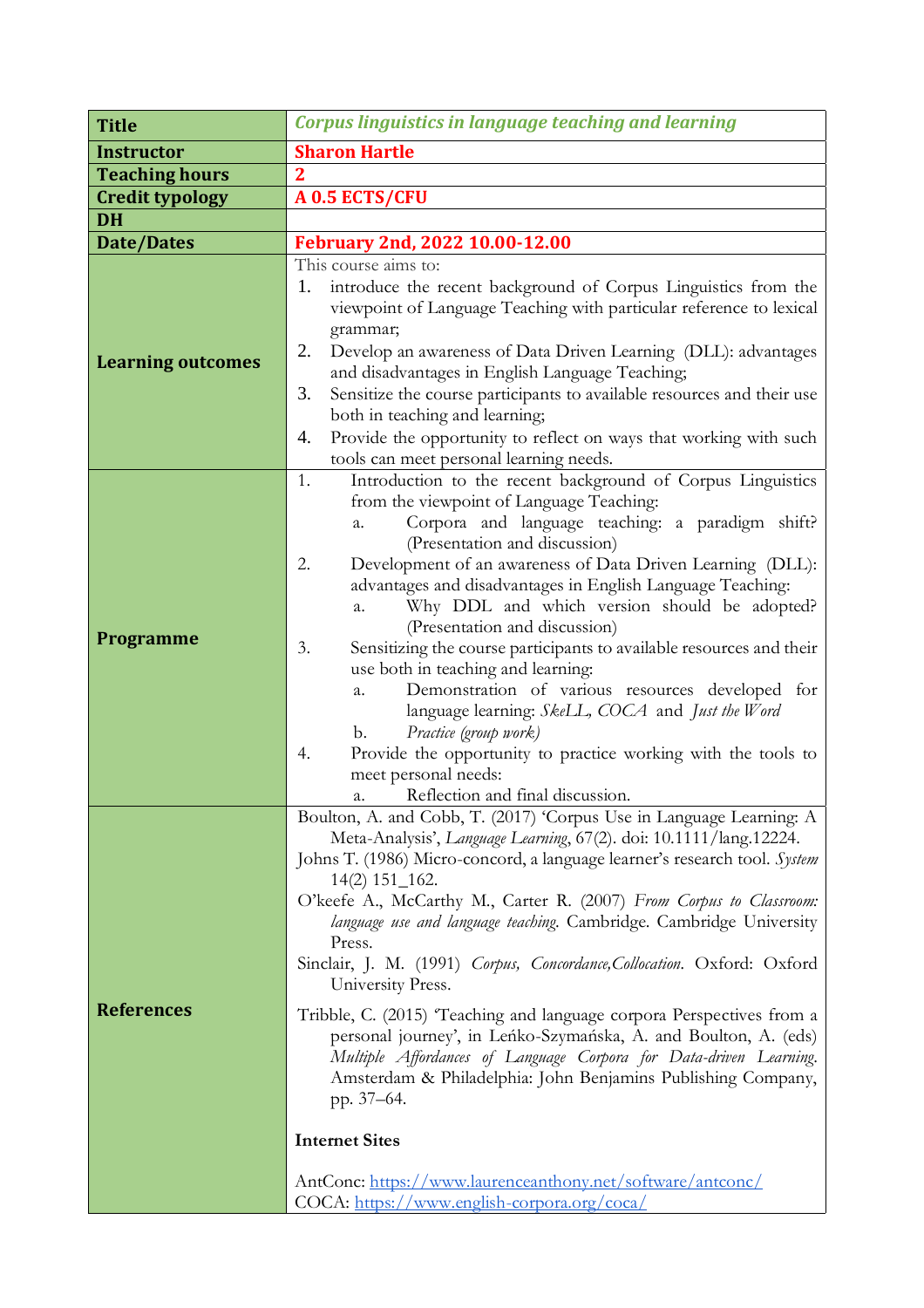| I Just the Word: http://www.just-the-word.com/        |
|-------------------------------------------------------|
| SkeLL: https://skell.sketchengine.co.uk/run.cgi/skell |

| <b>Title</b>             | <b>Building a corpus: structure and tagging</b>                                                                                                                                                                                                                                                                                                                                                                                                                                                                                                                                                                                                                                  |
|--------------------------|----------------------------------------------------------------------------------------------------------------------------------------------------------------------------------------------------------------------------------------------------------------------------------------------------------------------------------------------------------------------------------------------------------------------------------------------------------------------------------------------------------------------------------------------------------------------------------------------------------------------------------------------------------------------------------|
| <b>Instructor</b>        | <b>Sara Corrizzato</b>                                                                                                                                                                                                                                                                                                                                                                                                                                                                                                                                                                                                                                                           |
| <b>Teaching hours</b>    | 2                                                                                                                                                                                                                                                                                                                                                                                                                                                                                                                                                                                                                                                                                |
| <b>Credit typology</b>   | A 0.5 ECTS/CFU                                                                                                                                                                                                                                                                                                                                                                                                                                                                                                                                                                                                                                                                   |
| <b>DH</b>                |                                                                                                                                                                                                                                                                                                                                                                                                                                                                                                                                                                                                                                                                                  |
| <b>Dates</b>             | February 2nd, 2022 14.00-16.00                                                                                                                                                                                                                                                                                                                                                                                                                                                                                                                                                                                                                                                   |
| <b>Learning outcomes</b> | This seminar aims at giving PhD students the tools to understand the<br>characteristics of corpus design and to understand the issues related to<br>the choice of metadata as well as the choice of tagging, parsing and<br>annotation conventions of spoken and digital corpora. Specific examples<br>from different tagging systems will be presented.                                                                                                                                                                                                                                                                                                                         |
| <b>Course content</b>    | The seminar will provide an overview of the main issues related to corpus<br>design of written, spoken and digital corpora, and of the different steps<br>necessary to annotate the corpus, focusing on the identification of the<br>metadata as well as the tagging system (i.e., PoS, questions/answers,<br>pragmatic strategies, anthropophonics, such as pauses and hesitations).                                                                                                                                                                                                                                                                                            |
| <b>References</b>        | Garside, R., Leech, G., McEnery T. (eds), 1997. Corpus annotation.<br>London: Longman.<br>Leech, G., 2005. "Adding Linguistic Annotation", in M. Wynne (ed.),<br>Developing Linguistic Corpora: a Guide to Good Practice, Oxford:<br>Oxbrow Books, pp. 17-29.<br>McEnery, A., 2003. "Corpus Linguistics", in R. Mitov (ed.), The Oxford<br>Handbook of Computational Linguistics, Oxford: Oxford University<br>Press, pp. 448-463.<br>Sinclair, J., 1991. Corpus, Concordance, Collocation. Oxford: Oxford<br>University Press.<br>Semino, E., Short, M. 2004. Corpus Stylistics: Speech, Writing and Thought<br>Presentation in a Corpus of English Writing. London: Routledge. |

| <b>Title</b>             | Lexical entities in general language                                       |
|--------------------------|----------------------------------------------------------------------------|
| <b>Instructor</b>        | <b>Paolo Frassi</b>                                                        |
| <b>Teaching hours</b>    | 2                                                                          |
| <b>Credit typology</b>   | A 0.5 ECTS/CFU                                                             |
| <b>DH</b>                |                                                                            |
| Date/Dates               | February 3rd, 2022 10.00-12.00                                             |
| <b>Learning outcomes</b> | On completion of this course, students should be able to:                  |
|                          | Understand criteria for the identification of lexical entities<br>-        |
|                          | Define the notion of <i>lexical entity</i><br>$\overline{\phantom{0}}$     |
|                          | Be aware of the properties of the different kinds of lexical entities<br>- |
|                          | Distinguish different types of lexical entities in general language<br>-   |
|                          | Define each kind of lexical entity in general language                     |
|                          | Be aware of the links between lexical entities                             |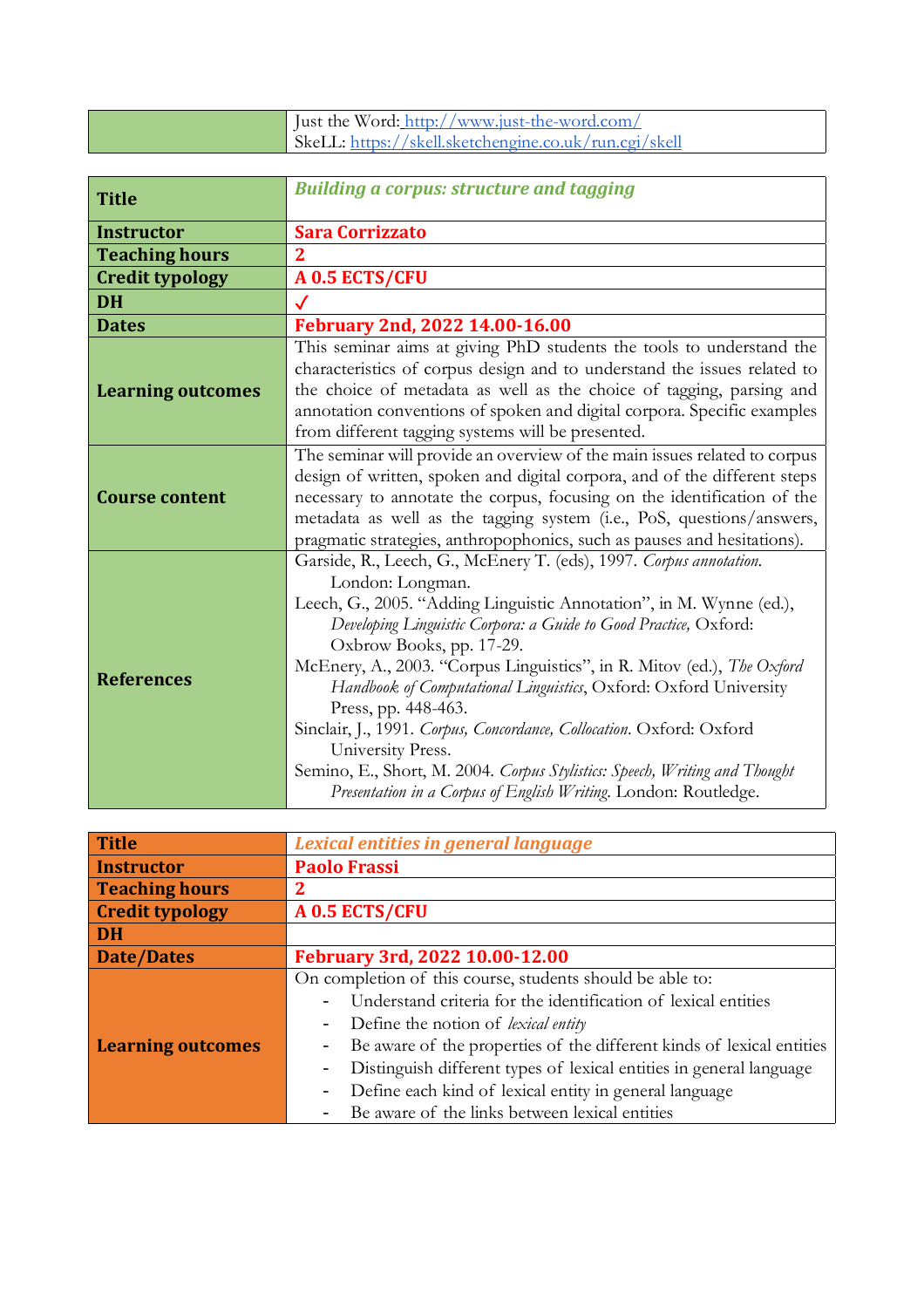| <b>Course content</b> | The starting point of this course will be the definition of lexical entities,<br>passing through the different kinds of lexical entities that may occur in all<br>languages: word forms, lexies (lexemes and idioms) and vocables.<br>Since a lexical entry has semantic and syntactic properties, we will try to<br>identify them by the notions of semantic predicates and of semantic<br>derivation.<br>We will conclude by some examples of general relations (syntagmatic and<br>paradigmatic) between lexies, which we will formalize by means of lexical<br>functions.                                                                                                                                                                                                                                                                                                                                                                                                                                                                                                                                                                                                                                                                                                                                                                                                                                                                                                                                                                                                                                                                                                                                                                                                                                                                                                                                                                                                                                                                                                                                                                                                                                                                                                                                                                                                                                                                                                                                                                                                                                                                                                                                                                                                                                   |
|-----------------------|-----------------------------------------------------------------------------------------------------------------------------------------------------------------------------------------------------------------------------------------------------------------------------------------------------------------------------------------------------------------------------------------------------------------------------------------------------------------------------------------------------------------------------------------------------------------------------------------------------------------------------------------------------------------------------------------------------------------------------------------------------------------------------------------------------------------------------------------------------------------------------------------------------------------------------------------------------------------------------------------------------------------------------------------------------------------------------------------------------------------------------------------------------------------------------------------------------------------------------------------------------------------------------------------------------------------------------------------------------------------------------------------------------------------------------------------------------------------------------------------------------------------------------------------------------------------------------------------------------------------------------------------------------------------------------------------------------------------------------------------------------------------------------------------------------------------------------------------------------------------------------------------------------------------------------------------------------------------------------------------------------------------------------------------------------------------------------------------------------------------------------------------------------------------------------------------------------------------------------------------------------------------------------------------------------------------------------------------------------------------------------------------------------------------------------------------------------------------------------------------------------------------------------------------------------------------------------------------------------------------------------------------------------------------------------------------------------------------------------------------------------------------------------------------------------------------|
| <b>References</b>     | I. Mel'čuk, and A. Polguère 1987. "A Formal Lexicon in the Meaning-<br>Text Theory (or how to do Lexica with Words)". In: Computational<br>Linguistics 13, 3-4, pp. 261-275.<br>I. Mel'čuk, et al. 1992a. Dictionnaire explicatif et combinatoire du français<br>contemporain. Recherches Lexico-Sémantiques III. Montréal: Presses<br>Universitaires de Montréal.<br>I. Mel'čuk 1992b. "Lexicon" . In: W. Bright, ed., International Encyclopedia of<br>Linguistics, vol. 2, New York-Oxford : Oxford University Press,<br>332-335.<br>I. Mel'čuk 1995. "Phrasemes in Language and Phraseology in Linguistics".<br>In: M. Everaert, E.-J. van der Linden, A. Schenk & R. Schreuder,<br>eds, Idioms. Structural and Psychological Perspectives, Hillsdale, N.J.-Hove:<br>Lawrence Erlbaum Associates, 167-232.<br>I. Mel'čuk 1996. "Lexical Functions: A Tool for the Description of Lexical<br>Relations in the Lexicon". In: L. Wanner, ed., Lexical Functions in<br>Lexicography and Natural Language Processing, Amsterdam/Philadelphia:<br>Benjamins, 37-102.<br>I. Mel'čuk 1998. "The Meaning-Text Approach to the Study of Natural<br>Language and Linguistic Functional Models". [Invited lecture.] In: S.<br>Embleton, ed., LACUS Forum 24, Chapel Hill: LACUS, 3-20.<br>I. Mel'čuk 2004a. "Actants in Semantics and Syntax I: Actants in<br>Semantics". Linguistics, 42: 1, 1-66.<br>I. Mel'čuk 2004b. "Actants in Semantics and Syntax II: Actants in<br>Syntax". Linguistics, 42: 2, 247-291.<br>I. Mel'čuk 2006." Explanatory Combinatorial Dictionary". In: G. Sica,<br>ed., Open Problems in Linguistics and Lexicography, Monza (Italy):<br>Polimetrica Publisher, 225-355.<br>I. Mel'čuk 2007. "Lexical Functions". In: H. Burger, D. Dobrovol'skij, P.<br>Kühn & N. Norrick, eds, Phraseology. An International Handbook of<br>Contemporary Research, Berlin-New York: W. de Gruyter, 119-131.<br>I. Mel'čuk 2013. "Syntactics, the Third Component of a Linguistic Sign".<br>In: M. Guławska-Gawkowska & G. Zeldovicz, eds, Znaki czy nie<br>znaki?, Warszawa: Wydawnictwo Uniwersytetu Warszawskiego, 137-<br>151.<br>A. Polguère 2014. "From Writing Dictionaries to Weaving Lexical<br>Networks". International Journal of Lexicography 27(4), 396-418.<br>A. Polguère 2016. Lexicologie et sémantique lexicale. Notions fondamentales. Third<br>edition, Les Presses de l'Université de Montréal, Montréal.<br>A. Polguère 2018. "A Lexicographic Approach to the Study of Copolysemy<br>Relations". Russian Journal of Linguistics 22(4), 788–820.<br>A. Polguère 2016. "La question de la géométrie du lexique". SHS Web of<br>Conferences 27, 01002 [F. Neveu et al.: Proceedings of the "5 <sup>e</sup> Congrès"<br>Mondial de Linguistique Française (CMLF 2016)", Tours (France)]. |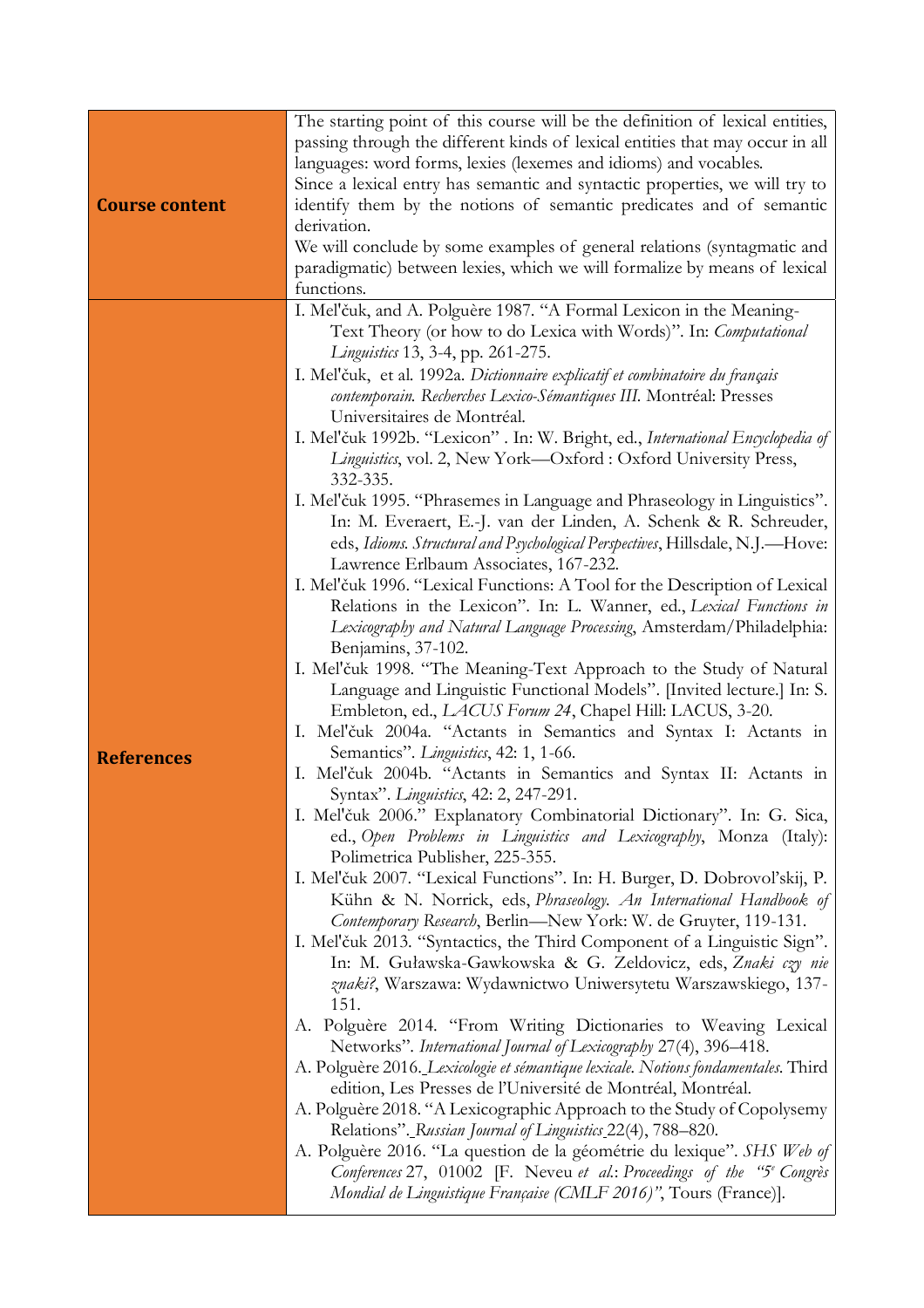| <b>Title</b>             | <b>Lexical entities in terminology</b>                                                                                                                                                                                                                                                                                                                                                                                                                                                                                                                                                                                                                                                                                                                                                             |
|--------------------------|----------------------------------------------------------------------------------------------------------------------------------------------------------------------------------------------------------------------------------------------------------------------------------------------------------------------------------------------------------------------------------------------------------------------------------------------------------------------------------------------------------------------------------------------------------------------------------------------------------------------------------------------------------------------------------------------------------------------------------------------------------------------------------------------------|
| <b>Instructor</b>        | <b>Maria Francesca Bonadonna</b>                                                                                                                                                                                                                                                                                                                                                                                                                                                                                                                                                                                                                                                                                                                                                                   |
| <b>Teaching hours</b>    | $\mathbf 2$                                                                                                                                                                                                                                                                                                                                                                                                                                                                                                                                                                                                                                                                                                                                                                                        |
| <b>Credit typology</b>   | A 0.5 ECTS/CFU                                                                                                                                                                                                                                                                                                                                                                                                                                                                                                                                                                                                                                                                                                                                                                                     |
| <b>DH</b>                |                                                                                                                                                                                                                                                                                                                                                                                                                                                                                                                                                                                                                                                                                                                                                                                                    |
| <b>Date/Dates</b>        | February 3rd, 2022 14.00-16.00                                                                                                                                                                                                                                                                                                                                                                                                                                                                                                                                                                                                                                                                                                                                                                     |
| <b>Learning outcomes</b> | On completion of this course, students should be able to:<br>demonstrate an understanding of the concept of lexical entities in<br>terminology;<br>distinguish the different types of lexical entities in terminology;<br>$\qquad \qquad -$<br>identify various phenomena of lexical entities from small and / or<br>large specialized corpora;<br>familiarize with terminographic databases;<br>$\qquad \qquad -$<br>describe examples of lexical entities in their research language.                                                                                                                                                                                                                                                                                                            |
| <b>Course content</b>    | This seminar aims to present the main theoretical notions relating to lexical<br>entities applied to terminology.<br>Our attention will be paid to the specific properties characterizing lexical<br>entities in terminology, i.e. terminological entities. The main terminology<br>theories will be illustrated in order to highlight different approaches to the<br>description and treatment of these entities.<br>Some major issues related to the analysis of terminological units will be<br>discussed through new ways of accessing knowledge (text mining, digital<br>humanities, etc.), as well as through the development and use of software<br>for the analysis of linguistic data.<br>Some examples will be analyzed both in specialized corpora and in<br>terminographic data banks. |
| <b>References</b>        | AA.VV., Terminology, Special Issue Computational Terinology and filtering of<br>terminological information, vol. 24, number 1, 2018.<br>Altmanova J., Centrella M., Russo K. E. (ed.) (2018), Terminology &<br>Discourse/Terminologie et discours, Peter Lang.<br>John Humbley, « Quelques enjeux de la dénomination<br>en<br>terminologie », Cahiers de praxématique [En ligne], 36   2001,<br>https://journals.openedition.org/praxematique/338#quotation<br>L'Homme M.-C. (2020), Lexical semantics for terminology: An introduction,<br>Amsterdam/Philadelphia: John Benjamins.<br>Sager, J.C. (1990), A Practical Course in<br>Terminology<br>Processing,<br>Amsterdam/Philadelphia: John Benjamins.<br>Zanola, M. T. (2018), Che cos'è la terminologia, Rome: Carocci.                       |

| <b>Title</b>           | Neology in general language (1 <sup>st</sup> part)<br><b>Workshop on neology: European languages (2nd part)</b> |
|------------------------|-----------------------------------------------------------------------------------------------------------------|
| <b>Instructor</b>      | Giovanni Luca Tallarico                                                                                         |
| <b>Teaching hours</b>  | 6 hours (2h: $1st$ part + 4h: $2nd$ part)                                                                       |
| <b>Credit typology</b> | A 1.5 ECTS/CFU                                                                                                  |
| DH                     |                                                                                                                 |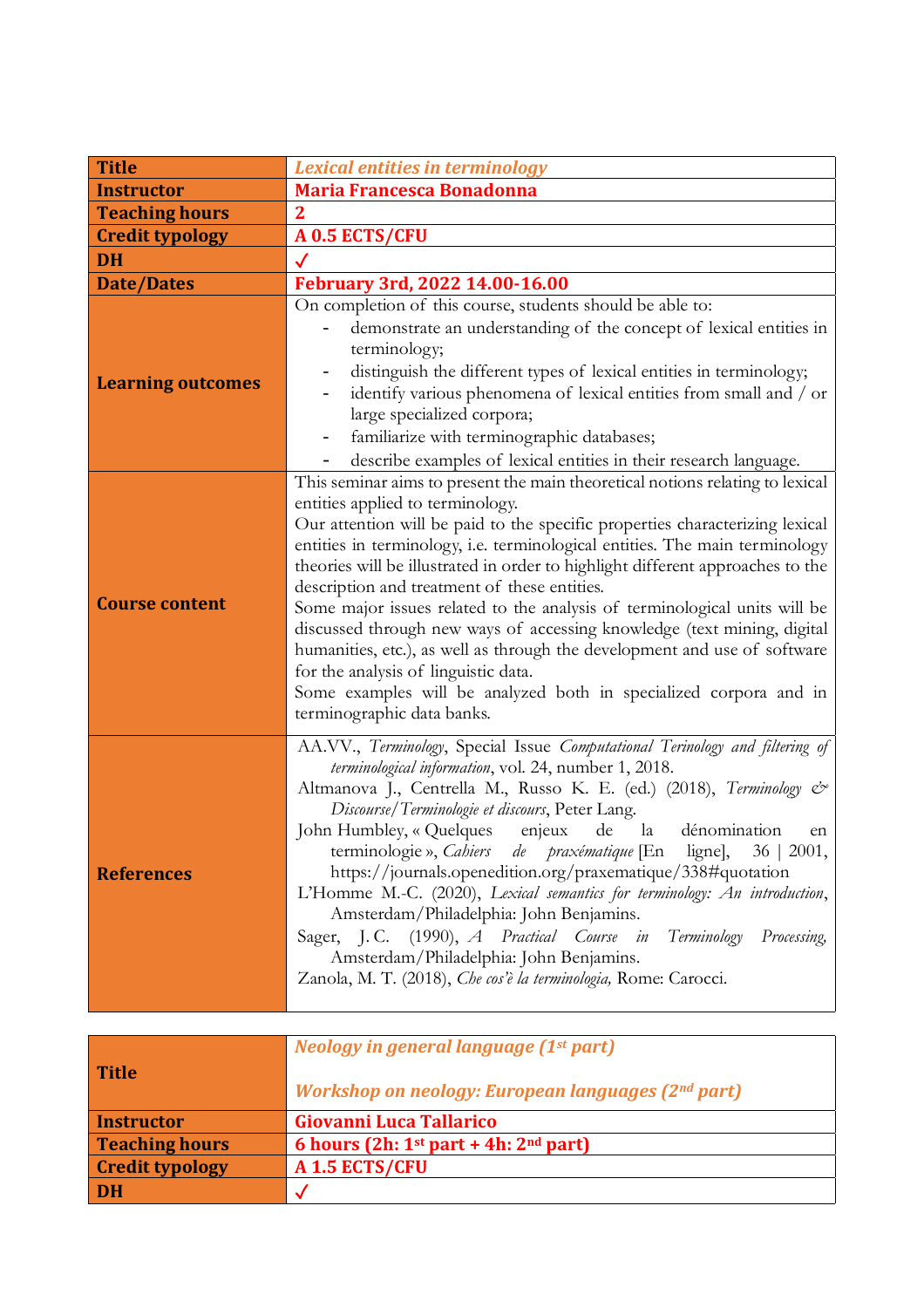| <b>Dates</b>             | February 4th, 2022 9.00-11.00; 14.00-18.00                                                                                                                                                                                                                                                                                                                                                                                                                                                                                                                                                                                                                                                                                                                                                                                                                                                                                                                           |
|--------------------------|----------------------------------------------------------------------------------------------------------------------------------------------------------------------------------------------------------------------------------------------------------------------------------------------------------------------------------------------------------------------------------------------------------------------------------------------------------------------------------------------------------------------------------------------------------------------------------------------------------------------------------------------------------------------------------------------------------------------------------------------------------------------------------------------------------------------------------------------------------------------------------------------------------------------------------------------------------------------|
| <b>Learning outcomes</b> | On completion of this course, PhD students:<br>- will have understood the main issues related to neologisms as lexical<br>entities;<br>- will be able to problematize specific phenomena, such as relationships<br>between neology and lexicography, semi-automatic neology retrieval, and<br>lexical borrowings;<br>- will be able to compare and analyse neologisms and borrowings in<br>different European languages, on the basis of the theoretical premises<br>given.                                                                                                                                                                                                                                                                                                                                                                                                                                                                                          |
| <b>Course content</b>    | The first part of the seminar will be devoted to an introduction to<br>neologisms as lexical entities. The following subjects will be dealt with:<br>issues related to the definition of "neology" and "neologisms"; complex<br>relationships between neologisms and dictionaries; word-formation<br>processes, in reference to Sablayrolles's theoretical framework; neologisms<br>and socio-pragmatic features.<br>The second part will take the form of a workshop class. After an<br>introdution on semi-automatic neology retrieval and analysis, and digital<br>platforms based on large corpora, PhD students will be asked to carry out<br>a comparative analysis of a sample of neologisms and borrowings in<br>European languages (English, French, Italian, Spanish essentially),<br>focussing on their semantic and morphological features. Use will be made<br>of digital resources, such as Néoveille and GLAD (Global Anglicism<br>Database Network). |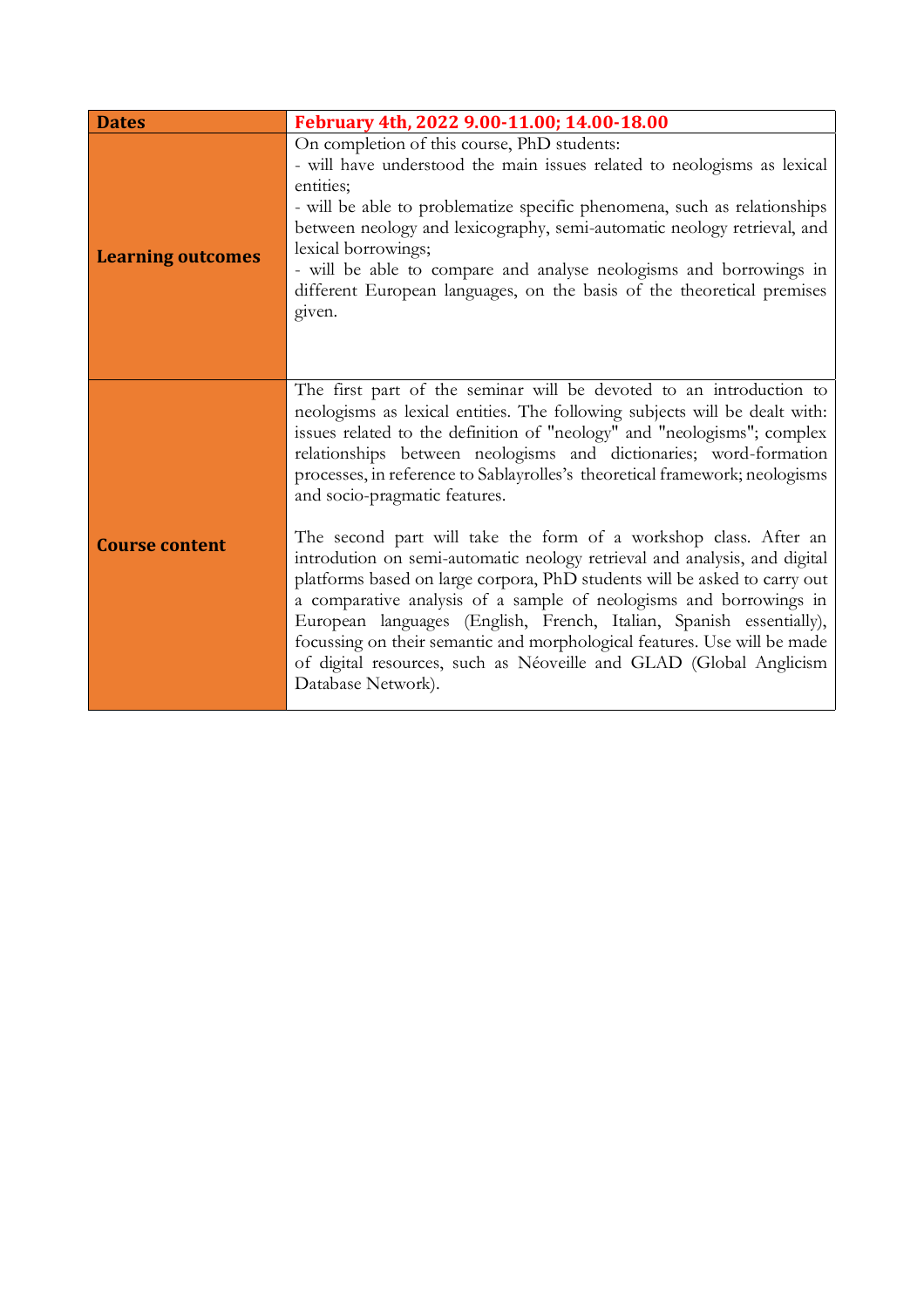|                   | Cartier, Emmanuel (2017): "Neoveille, a Web Platform for Neologism                                                                                  |
|-------------------|-----------------------------------------------------------------------------------------------------------------------------------------------------|
|                   | Tracking, Proceedings of the EACL 2017 Software Demonstrations",                                                                                    |
|                   | URL:<br>Valencia,<br>Spain,<br>April<br>$3 - 7$ .                                                                                                   |
|                   | https://www.aclweb.org/anthology/E/E17/E17-3024.pdf                                                                                                 |
|                   | Cartier, Emmanuel (2019): "Néoveille, plateforme de repérage et de suivi                                                                            |
|                   | des néologismes en corpus dynamique". Neologica, 13, 23-54.                                                                                         |
|                   | Global<br>Anglicism<br>Database<br>Network:<br>GLAD,                                                                                                |
|                   | https://www.nhh.no/en/research-centres/global-anglicism-                                                                                            |
|                   | database-network/                                                                                                                                   |
|                   | Humbley, John (2020): "Le dictionnaire plurilingue d'emprunts. Une                                                                                  |
|                   | perspective européenne". In: Tallarico, Giovanni, Humbley, John &                                                                                   |
|                   | Jacquet-Pfau, Christine (edd.), Nouveaux horizons pour la néologie en                                                                               |
|                   | français. Hommages à Jean-François Sablayrolles, Limoges, Lambert-Lucas,                                                                            |
|                   | $53-67.$                                                                                                                                            |
| <b>References</b> | Jacquet-Pfau, Christine et al. (edd.) (2018): Emprunts néologiques et équivalents<br>autochtones: études interlangues, Lodz, Lodz University Press. |
|                   | Néoveille, plateforme de repérage, analyse et suivi des néologismes:                                                                                |
|                   | www.neoveille.org                                                                                                                                   |
|                   | Sablayrolles, Jean-François (2019): Comprendre la néologie. Conceptions, analyses,                                                                  |
|                   | emplois, Limoges, Lambert-Lucas.                                                                                                                    |
|                   | Saugera, Valérie (2017): Remade in France. Anglicisms in the Lexicon and                                                                            |
|                   | Morphology of French, Oxford, Oxford University Press.                                                                                              |
|                   | Schmid, Hans-Jörg (2008): "New Words in the Mind: Concept-formation                                                                                 |
|                   | and entrenchment of neologisms", Anglia, 126(1), 1-36.                                                                                              |
|                   | Winter-Froemel, Esme (2017): "The pragmatic necessity of borrowing.                                                                                 |
|                   | Euphemism, dysphemism, playfulness - and naming". Taal en Tongval,                                                                                  |
|                   | 69(1), 17-46. URL: https://doi.org/10.5117/TET2017.1.WINT                                                                                           |
|                   |                                                                                                                                                     |
|                   |                                                                                                                                                     |

| <b>Titolo</b>              | Neonimia e retronimia                                                                                                                                                                                                                                                                                                                                                                                                                                                                                                                                                                    |
|----------------------------|------------------------------------------------------------------------------------------------------------------------------------------------------------------------------------------------------------------------------------------------------------------------------------------------------------------------------------------------------------------------------------------------------------------------------------------------------------------------------------------------------------------------------------------------------------------------------------------|
| <b>Docente</b>             | <b>Silvia Domenica Zollo</b>                                                                                                                                                                                                                                                                                                                                                                                                                                                                                                                                                             |
| N. di ore                  | 2 ore                                                                                                                                                                                                                                                                                                                                                                                                                                                                                                                                                                                    |
| <b>Tipologia crediti</b>   | A 0.5 ECTS/CFU                                                                                                                                                                                                                                                                                                                                                                                                                                                                                                                                                                           |
| <b>DH</b>                  |                                                                                                                                                                                                                                                                                                                                                                                                                                                                                                                                                                                          |
| <b>Date</b>                | 04/02/2022 11.00-13.00                                                                                                                                                                                                                                                                                                                                                                                                                                                                                                                                                                   |
| <b>Obiettivi formativi</b> | Al termine dell'incontro seminariale, il dottorando/la dottoranda:<br>- avrà acquisito le competenze per lo studio dei fenomeni di neologia<br>induttiva e/o retrospettiva e di retronimia;<br>- avrà acquisito le metodologie, le tecniche di ricerca e di analisi dei dati<br>linguistici utili al campo di studio in oggetto;<br>- sarà in grado di realizzare una ricerca e/o un case study originale.                                                                                                                                                                               |
| <b>Programma</b>           | Il IV incontro del ciclo seminariale 'Lexical entities', intende far luce su un<br>meccanismo lessico-genetico più recentemente indagato nelle lingue di<br>specialità: la neologia retrospettiva (retronymy), contribuendo alla sua<br>definizione e al suo studio nel quadro linguistico teorico e applicato della<br>neonimia. Attraverso un'esplorazione diacronica di dati estratti da corpora<br>specialistici e piattaforme, si descriveranno altresì i principi linguistici ed<br>extralinguistici che regolano la formazione di alcuni retronimi nelle lingue<br>di specialità. |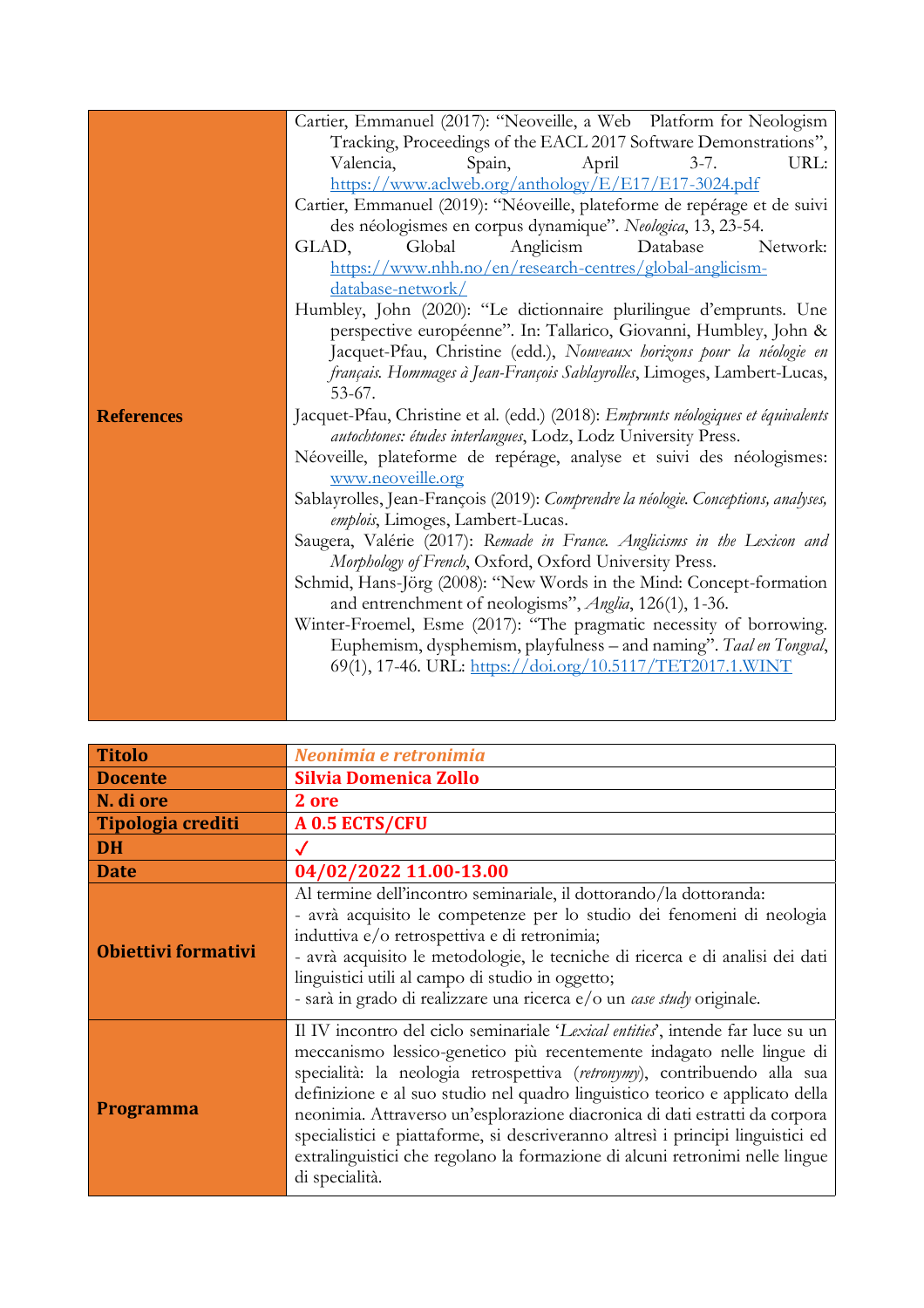| Amlen D. (2016), "Retronyms", The New York Times Magazine (Worldplay),<br>URL: https://www.nytimes.com/2016/12/10/<br>10.12.2016,<br>crosswords/retronyms-crossword-puzzles-daily.html.<br>Barrios Rodríguez M. A. (2017), "Neologismo inducido: estudio<br>lexicológico de algunos neologismos del español", RILCE, 33(1), pp.<br>$5 - 31$ .<br>Humbley J. (2018), La néologie terminologique, Limoges, Lambert-Lucas, coll.<br><b>Bibliografia</b><br>"La Lexicothèque".<br>Xydopoulos G. J. & Lazana I. (2014), "A view of retronymy as a source of<br>neology", eds. Dury P., De Hoyos C. et al. (éds.), La néologie en langue<br>de specialite. Detection, implantation et circulation des nouveaux termes, Lyon:<br>Centre de Recherche en Terminologie et Traduction Université<br>Lumière Lyon 2, pp. 75-98. |
|----------------------------------------------------------------------------------------------------------------------------------------------------------------------------------------------------------------------------------------------------------------------------------------------------------------------------------------------------------------------------------------------------------------------------------------------------------------------------------------------------------------------------------------------------------------------------------------------------------------------------------------------------------------------------------------------------------------------------------------------------------------------------------------------------------------------|
|----------------------------------------------------------------------------------------------------------------------------------------------------------------------------------------------------------------------------------------------------------------------------------------------------------------------------------------------------------------------------------------------------------------------------------------------------------------------------------------------------------------------------------------------------------------------------------------------------------------------------------------------------------------------------------------------------------------------------------------------------------------------------------------------------------------------|

| <b>Title</b>             | <b>Variation in terminology</b>                                                                                                                                                                                                                                                                                                                                                                                                                                                                                                                                                                                                                                                                                                                                                                                                                                                                                                                                                                                                                                                                                             |
|--------------------------|-----------------------------------------------------------------------------------------------------------------------------------------------------------------------------------------------------------------------------------------------------------------------------------------------------------------------------------------------------------------------------------------------------------------------------------------------------------------------------------------------------------------------------------------------------------------------------------------------------------------------------------------------------------------------------------------------------------------------------------------------------------------------------------------------------------------------------------------------------------------------------------------------------------------------------------------------------------------------------------------------------------------------------------------------------------------------------------------------------------------------------|
| <b>Instructor</b>        | <b>Dunia Hourani Martín</b>                                                                                                                                                                                                                                                                                                                                                                                                                                                                                                                                                                                                                                                                                                                                                                                                                                                                                                                                                                                                                                                                                                 |
| <b>Teaching hours</b>    | $\overline{\mathbf{4}}$                                                                                                                                                                                                                                                                                                                                                                                                                                                                                                                                                                                                                                                                                                                                                                                                                                                                                                                                                                                                                                                                                                     |
| <b>Credit typology</b>   | <b>A 1 ECTS/CFU</b>                                                                                                                                                                                                                                                                                                                                                                                                                                                                                                                                                                                                                                                                                                                                                                                                                                                                                                                                                                                                                                                                                                         |
| <b>DH</b>                |                                                                                                                                                                                                                                                                                                                                                                                                                                                                                                                                                                                                                                                                                                                                                                                                                                                                                                                                                                                                                                                                                                                             |
| <b>Dates</b>             | February 7th, 2022 10.00-12.00; 14.00-16.00                                                                                                                                                                                                                                                                                                                                                                                                                                                                                                                                                                                                                                                                                                                                                                                                                                                                                                                                                                                                                                                                                 |
| <b>Learning outcomes</b> | At the end of the course, participants will:<br>- recognise the types of variants and possible causes for variation in<br>specialised languages.<br>- be familiar with different lines of research and methodologies in the study<br>of variation in terminology.                                                                                                                                                                                                                                                                                                                                                                                                                                                                                                                                                                                                                                                                                                                                                                                                                                                           |
| <b>Course content</b>    | The seminar will focus on terminological variation as one of the domains<br>in terminology. After introducing the theoretical framework, the seminar<br>will centre on describing the types of variants and the causes that give rise<br>to variation. Special attention will be paid to the current lines of research<br>and methodologies for studying variation with examples applying to several<br>domains and different languages, but mainly related to Spanish.                                                                                                                                                                                                                                                                                                                                                                                                                                                                                                                                                                                                                                                     |
| <b>References</b>        | Cabré Castellví, M. Teresa (2003): "Theories of terminology Their<br>description, prescription and explanation", Terminology 9(2), 163-199.<br>Daille, Béatrice (2017): Term Variation in Specialised Corpora. Characterisation,<br>automatic discovery and applications, Amsterdam/Philadelphia: John<br>Benjamins.<br>Fernández-Silva, Sabela (2018): "A investigación sobre variación<br>terminolóxica: avances actuais e desafíos metodolóxicos", in Manuel<br>González González/María-Dolores Sánchez-Palomino/Inés Veiga<br>Mateos (eds.), Terminoloxía: a necesidade da colaboración, Madrid/Frankfurt<br>am Main: Iberoamericana/Vervuert, 39-66.<br>Fernández-Silva, Sabela / Kerremans, Koen (2011): "Terminological<br>Variation in Source Texts and Translations: A Pilot Study", Meta 56(2),<br>318-335.<br>Freixa, Judit (2006): "Causes of Denominative Variation in Terminology:<br>A Typology Proposal", Terminology 12(1), 51-77.<br>Giacomini, Laura (2015): "Context-dependent variation on<br>LSP<br>collocations. A corpus-based analysis", Procedia. Social and Behavioral<br>Sciences 198, 140-148. |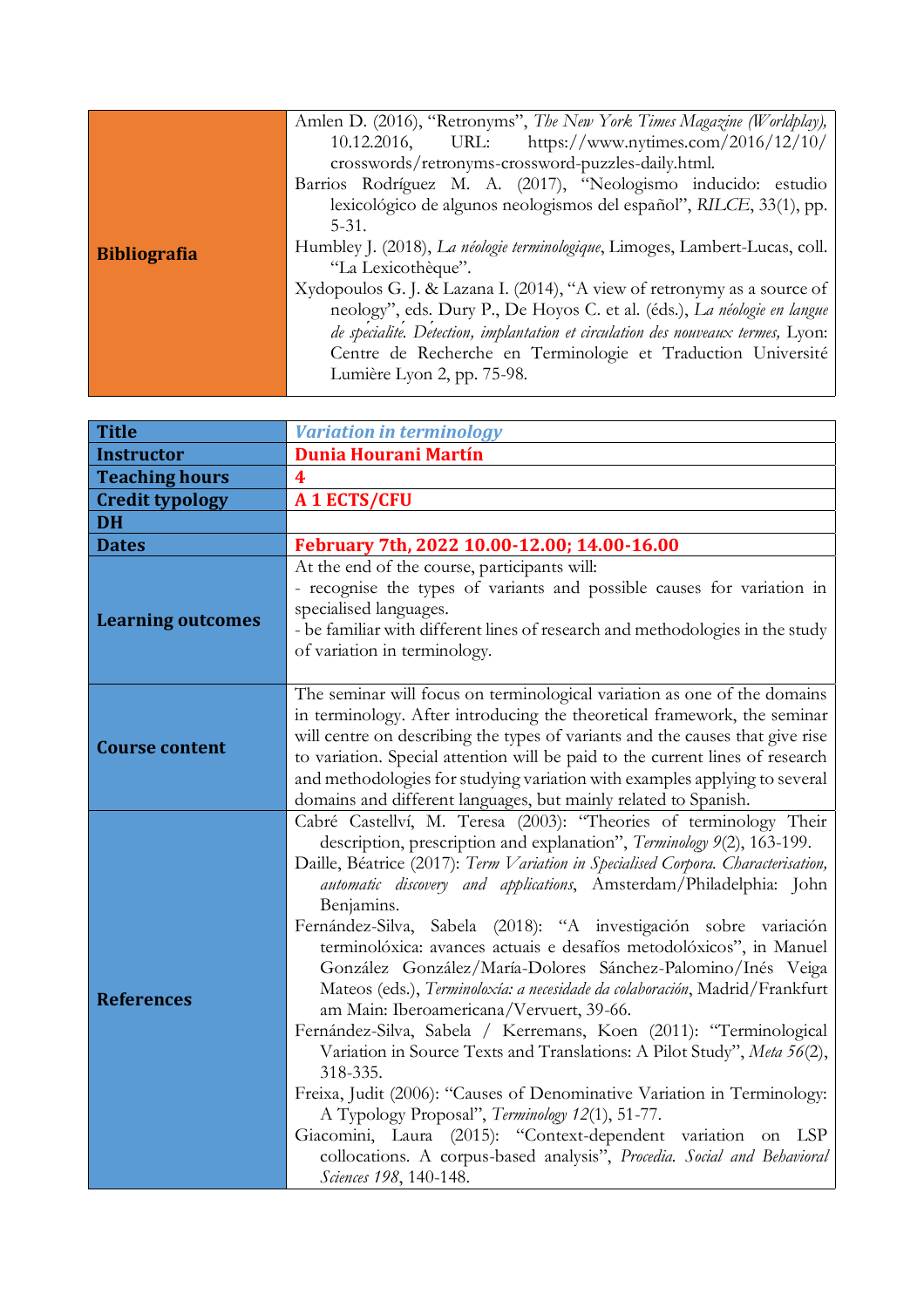| <b>Title</b>             | A Pragmatic Analysis of Anglicisms in Contemporary Spanish.                                                                                                                                                                                                                                                                                                                                                                                                                                                                                                                                                                                                                                                                                                                                                                                                                                                                                                                                                                                                                                                                                                                                                                                                                         |
|--------------------------|-------------------------------------------------------------------------------------------------------------------------------------------------------------------------------------------------------------------------------------------------------------------------------------------------------------------------------------------------------------------------------------------------------------------------------------------------------------------------------------------------------------------------------------------------------------------------------------------------------------------------------------------------------------------------------------------------------------------------------------------------------------------------------------------------------------------------------------------------------------------------------------------------------------------------------------------------------------------------------------------------------------------------------------------------------------------------------------------------------------------------------------------------------------------------------------------------------------------------------------------------------------------------------------|
|                          | <b>Women's Magazines and Culinary Terms as a case study.</b>                                                                                                                                                                                                                                                                                                                                                                                                                                                                                                                                                                                                                                                                                                                                                                                                                                                                                                                                                                                                                                                                                                                                                                                                                        |
| <b>Instructor</b>        | <b>María Estornell Pons</b>                                                                                                                                                                                                                                                                                                                                                                                                                                                                                                                                                                                                                                                                                                                                                                                                                                                                                                                                                                                                                                                                                                                                                                                                                                                         |
| <b>Teaching hours</b>    | 4                                                                                                                                                                                                                                                                                                                                                                                                                                                                                                                                                                                                                                                                                                                                                                                                                                                                                                                                                                                                                                                                                                                                                                                                                                                                                   |
| <b>Credit typology</b>   | A 1 ECTS/CFU                                                                                                                                                                                                                                                                                                                                                                                                                                                                                                                                                                                                                                                                                                                                                                                                                                                                                                                                                                                                                                                                                                                                                                                                                                                                        |
| <b>DH</b>                |                                                                                                                                                                                                                                                                                                                                                                                                                                                                                                                                                                                                                                                                                                                                                                                                                                                                                                                                                                                                                                                                                                                                                                                                                                                                                     |
| <b>Reference person</b>  | <b>Renzo Miotti</b>                                                                                                                                                                                                                                                                                                                                                                                                                                                                                                                                                                                                                                                                                                                                                                                                                                                                                                                                                                                                                                                                                                                                                                                                                                                                 |
| <b>Dates</b>             | February 8th, 2022 10.00-12.00; 14.00-16.00                                                                                                                                                                                                                                                                                                                                                                                                                                                                                                                                                                                                                                                                                                                                                                                                                                                                                                                                                                                                                                                                                                                                                                                                                                         |
| <b>Learning outcomes</b> | Examine the current increasing use of Anglicisms as loanwords in<br>present-day Spanish.<br>Analyze the pragmatic function of these loans in two discursive<br>genres: digital women's magazines and culinary and tourist texts.<br>Compare the case of Spanish with present-day Italian (or another<br>language), through the search of anglicisms in equivalent digital<br>texts in Italian or in another language.<br>Present the results of this practical research in order to obtain a<br>$\overline{\phantom{0}}$<br>final conclusion of the case study.                                                                                                                                                                                                                                                                                                                                                                                                                                                                                                                                                                                                                                                                                                                     |
| <b>Course content</b>    | The course will take the form of a workshop class and will be divided into<br>two parts: a theoritical and a practical one.<br>In the first part, there will be an introduction on the presence of anglicisms<br>in contemporary Spanish, focused on two discursive genres: digital<br>women's magazines and digital culinary and tourist discourse. Some<br>examples will be shown to analyze the pragmatic function of these<br>loanwords in these types of texts.<br>In the second part, PhD students will examine if this trend exists in<br>contemporary Italian (or in another language of their choice), by searching<br>equivalent magazines and culinary texts, in which they will look for<br>examples similar to those shown. They will present these examples in the<br>class and comment on them from a pragmatic point of view. Finally, a<br>comparison and conclusion will be made about this lexical use in the case<br>study.                                                                                                                                                                                                                                                                                                                                     |
| <b>References</b>        | Calvi, Maria Vittoria (1998): "Notas sobre la adopción de anglicismos en<br>español y en italiano". LEA: Lingüística Española Actual, 20, 29-40.<br>Estornell Pons, María (2012): "Préstamos del inglés en revistas<br>femeninas: entre la necesidad denominativa y la estrategia<br>pragmática". Pragmalinguistica, 20, 61-91.<br>Giménez Folqués, David (2015): "Anglicisms in Tourism Language<br>Corpora 2.0". Procedia - Social and Behevorial Sciencies, 198, 149-156.<br>González-Pastor, Diana & Candel Mora, Miguel Ángel (2017): "Creación<br>léxica y anglicismos en el lenguaje de la gestión del turismo en<br>español". E-Aesla, 3, 321-331.<br>González Cruz, María Isabel & Rodríguez Medina, María Jesús (2011):<br>"On the pragmatic function of anglicisms in Spanish: a case study".<br>Alicante Journal of English Studies / Revista Alicantina de Estudios<br>Ingleses: RAEI, 24, 257-273.<br>Núñez Nogueroles, Eugenia Esperanza (2018): "A Comprehensive<br>Definition and Typology of Anglicisms in Present-day Spanish".<br>Epos: Revista de filología, 34, 211-237.<br>Pérez Fernández, Lucila María & Gutiérrez Fernández, Carla (2019): "¿Se<br>puede hablar de moda sin extranjerismos?". Cuadernos de<br>investigación filológica, Tomo 46, 103-128. |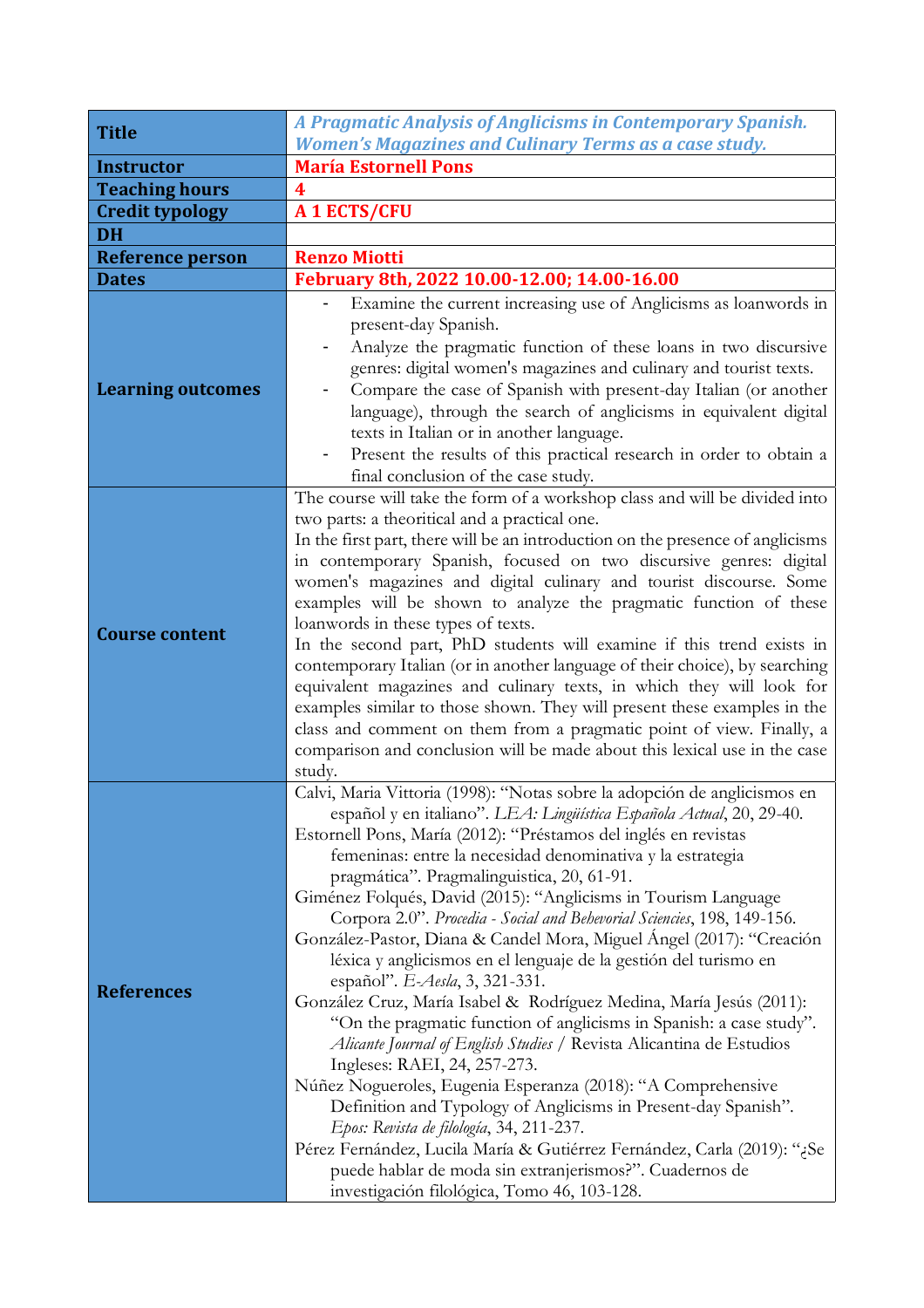| Rodríguez González, Félix (1999): "Anglicisms in contemporary Spanish,<br>an overview". Atlantis: Revista de la Asociación Española de Estudios Anglo-<br><i>Norteamericanos</i> , 21, $N^{\circ}$ 1-2, 103-139. |
|------------------------------------------------------------------------------------------------------------------------------------------------------------------------------------------------------------------|
|                                                                                                                                                                                                                  |

п

| <b>Title</b>             | Cognitive approaches to metaphor: a theoretical introduction                                                                                                                                                                                                                                                                                                                                                                                                                                                                                                                                                                                                                                                                                                                                                                                                                                                                                                                                                                                                                                                                                                                                                                                                                                                                                                                                                                                 |
|--------------------------|----------------------------------------------------------------------------------------------------------------------------------------------------------------------------------------------------------------------------------------------------------------------------------------------------------------------------------------------------------------------------------------------------------------------------------------------------------------------------------------------------------------------------------------------------------------------------------------------------------------------------------------------------------------------------------------------------------------------------------------------------------------------------------------------------------------------------------------------------------------------------------------------------------------------------------------------------------------------------------------------------------------------------------------------------------------------------------------------------------------------------------------------------------------------------------------------------------------------------------------------------------------------------------------------------------------------------------------------------------------------------------------------------------------------------------------------|
| <b>Instructor</b>        | <b>Michele Mannoni</b>                                                                                                                                                                                                                                                                                                                                                                                                                                                                                                                                                                                                                                                                                                                                                                                                                                                                                                                                                                                                                                                                                                                                                                                                                                                                                                                                                                                                                       |
| <b>Teaching hours</b>    | 2                                                                                                                                                                                                                                                                                                                                                                                                                                                                                                                                                                                                                                                                                                                                                                                                                                                                                                                                                                                                                                                                                                                                                                                                                                                                                                                                                                                                                                            |
| <b>Credit typology</b>   | A 0.5 ECTS/CFU                                                                                                                                                                                                                                                                                                                                                                                                                                                                                                                                                                                                                                                                                                                                                                                                                                                                                                                                                                                                                                                                                                                                                                                                                                                                                                                                                                                                                               |
| <b>DH</b>                |                                                                                                                                                                                                                                                                                                                                                                                                                                                                                                                                                                                                                                                                                                                                                                                                                                                                                                                                                                                                                                                                                                                                                                                                                                                                                                                                                                                                                                              |
| <b>Dates</b>             | February 9th, 2021 10.00-12.00                                                                                                                                                                                                                                                                                                                                                                                                                                                                                                                                                                                                                                                                                                                                                                                                                                                                                                                                                                                                                                                                                                                                                                                                                                                                                                                                                                                                               |
| <b>Learning outcomes</b> | Defining metaphor;<br>-<br>Metaphors in language vs. metaphor in thought;<br>Types of metaphors<br>-<br>Primary metaphors and image schemas<br>Universality vs variation                                                                                                                                                                                                                                                                                                                                                                                                                                                                                                                                                                                                                                                                                                                                                                                                                                                                                                                                                                                                                                                                                                                                                                                                                                                                     |
| <b>Course content</b>    | What is metaphor? And why does it matter? In this lecture, we will see how<br>metaphor is way more than just an ornamental and rhetorical device, but a<br>foundational instrument of our thought. Students will learn how metaphor<br>functions in language and at the cognitive level, and will learn to find the<br>mappings starting from a linguistic utterance. We'll discuss key concepts<br>such as source domain and target domain, as well as their features.<br>Attention will also be devoted to the decomposition of complex metaphors<br>to more primary metaphors and image schemas, which will lead to a<br>discussion on universality in contrast to cultural variation.                                                                                                                                                                                                                                                                                                                                                                                                                                                                                                                                                                                                                                                                                                                                                    |
| <b>References</b>        | Cameron, Lynne, and Graham Low, eds. Researching and Applying Metaphor.<br>Cambridge: Cambridge University Press, 1999.<br>Charteris-Black, Jonathan. Corpus Approaches to Critical Metaphor Analysis.<br>Hampshire/New York: Palgrave Macmillan, 2004.<br>Deignan, Alice. Metaphor and Corpus Linguistics. Amsterdam/Philadelphia:<br>John Benjamins, 2005.<br>Forceville, Charles J., and Eduardo Urios-Aparisi, eds. Multimodal Metaphor.<br>Berlin: Mouton de Gruyter, 2009.<br>Gibbs, Raymond W. Metaphor Wars: Conceptual Metaphors in Human Life.<br>Cambridge: Cambridge University Press, 2017.<br>Kövecses, Zoltán. Extended Conceptual Metaphor Theory. Cambridge:<br>Cambridge University Press, 2020.<br>Kövecses, Zoltán. Metaphor in Culture: Universality and Variation. Cambridge:<br>Cambridge University Press, 2005.<br>Kövecses, Zoltán. Metaphor: A Practical Introduction. 2nd ed. Oxford/New<br>York: Oxford University Press, 2010.<br>Lakoff, George, and Mark Johnson. Metaphors We Live By. 2nd ed.<br>Chicago/London: University of Chicago Press, 1980.<br>Lakoff, George. 'The Death of Dead Metaphor'. Metaphor and Symbolic<br>Activity 2, no. 2 (1987): 143-47.<br>Semino, Elena. Metaphor in Discourse. Cambridge: Cambridge University<br>Press, 2008.<br>Steen, Gerard J., Aletta G. Dorst, J. Berenike Herrmann, Anna A. Kaal,<br>Tina Krennmayr, and Trijntje Pasma. A Method for Linguistic Metaphor |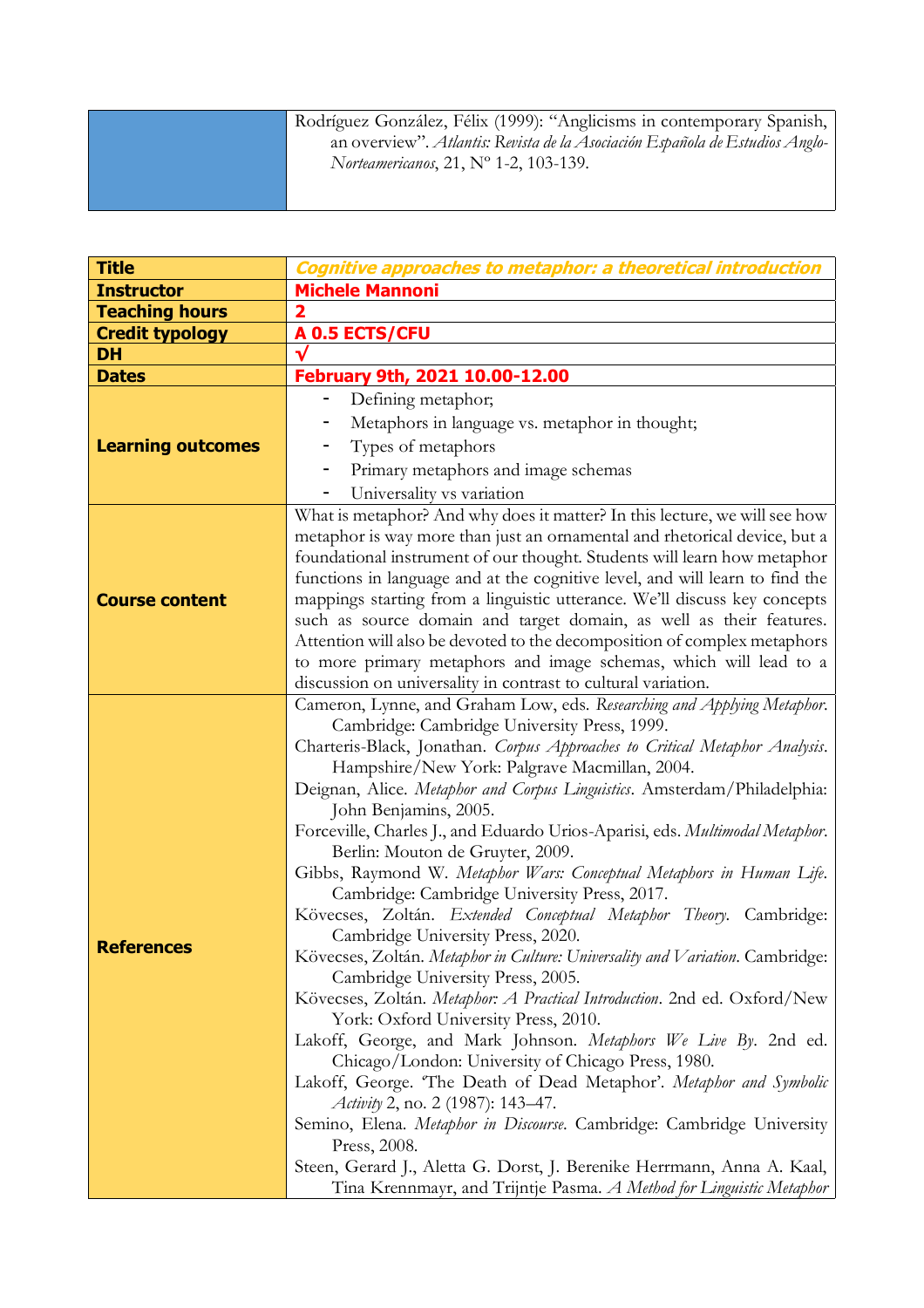| <i>Identification: From MIP to MIPVU</i> . Amsterdam/Philadelphia: John      |
|------------------------------------------------------------------------------|
| Benjamins, 2010.                                                             |
| Stefanowitsch, Anatol, and Stefan Th. Gries, eds. Corpus-Based Approaches to |
| Metaphor and Metonymy. Trends in Linguistics. Berlin: Mouton de              |
| Gruyter, 2006.                                                               |
| Wierzbicka, Anna. 'Metaphors Linguists Live by: Lakoff and Johnson           |
| Contra Aristotle'. Paper in Linguistics 19, no. 2 (1986): 287-313.           |
|                                                                              |

| <b>Title</b>             | <b>Metaphor in Emotional Expressions</b>                                                                                                                                                                                                                                                                                                                                                                                                                                                                                                                                                                            |
|--------------------------|---------------------------------------------------------------------------------------------------------------------------------------------------------------------------------------------------------------------------------------------------------------------------------------------------------------------------------------------------------------------------------------------------------------------------------------------------------------------------------------------------------------------------------------------------------------------------------------------------------------------|
| <b>Instructor</b>        | <b>Barbara Bisetto</b>                                                                                                                                                                                                                                                                                                                                                                                                                                                                                                                                                                                              |
| <b>Teaching hours</b>    | $\mathbf 2$                                                                                                                                                                                                                                                                                                                                                                                                                                                                                                                                                                                                         |
| <b>Credit typology</b>   | A 0.5 ECTS/CFU                                                                                                                                                                                                                                                                                                                                                                                                                                                                                                                                                                                                      |
| <b>DH</b>                |                                                                                                                                                                                                                                                                                                                                                                                                                                                                                                                                                                                                                     |
| <b>Dates</b>             | February 10th, 2022 10.00-12.00                                                                                                                                                                                                                                                                                                                                                                                                                                                                                                                                                                                     |
| <b>Learning outcomes</b> | At the end of this course students will be able to:                                                                                                                                                                                                                                                                                                                                                                                                                                                                                                                                                                 |
|                          | Identify the role of metaphor in emotional communication                                                                                                                                                                                                                                                                                                                                                                                                                                                                                                                                                            |
|                          | Identify cultural issues in the analysis of emotion language.                                                                                                                                                                                                                                                                                                                                                                                                                                                                                                                                                       |
| <b>Course content</b>    | This course will provide an overview of research on the role of figurative                                                                                                                                                                                                                                                                                                                                                                                                                                                                                                                                          |
|                          | language in the conceptualization of emotion and in emotional                                                                                                                                                                                                                                                                                                                                                                                                                                                                                                                                                       |
|                          | communication within the context of conceptual metaphor theory. It will                                                                                                                                                                                                                                                                                                                                                                                                                                                                                                                                             |
|                          | introduce different definitions and approaches to the language of                                                                                                                                                                                                                                                                                                                                                                                                                                                                                                                                                   |
|                          | emotions, and will then focus on the analysis of metaphors in emotion                                                                                                                                                                                                                                                                                                                                                                                                                                                                                                                                               |
|                          | expressions and on issues related to the aspects of universality and cultural                                                                                                                                                                                                                                                                                                                                                                                                                                                                                                                                       |
|                          | variation in the conceptualizations of emotions.                                                                                                                                                                                                                                                                                                                                                                                                                                                                                                                                                                    |
|                          |                                                                                                                                                                                                                                                                                                                                                                                                                                                                                                                                                                                                                     |
| <b>References</b>        | Feldman A. Jerome, From Molecule to Metaphor. A Neural Theory of Language,                                                                                                                                                                                                                                                                                                                                                                                                                                                                                                                                          |
|                          | MIT, 2006.                                                                                                                                                                                                                                                                                                                                                                                                                                                                                                                                                                                                          |
|                          | Gao Xuefeng, Huang Chu-Ren, Lee Sophia Yat-Mei, "Conceptual<br>Metaphor in Emotion Expressions in Mandarin Chinese" in Su Qi,                                                                                                                                                                                                                                                                                                                                                                                                                                                                                       |
|                          | Zhan Weidong (eds) From Minimal Contrast to Meaning Construct,                                                                                                                                                                                                                                                                                                                                                                                                                                                                                                                                                      |
|                          | Springer, 2020.                                                                                                                                                                                                                                                                                                                                                                                                                                                                                                                                                                                                     |
|                          | Kövecses Zoltán, Emotion Concepts, Springer-Verlag, 1990.                                                                                                                                                                                                                                                                                                                                                                                                                                                                                                                                                           |
|                          | Kövecses Zoltán, Metaphor and Emotion. Language, Culture, and Body in Human                                                                                                                                                                                                                                                                                                                                                                                                                                                                                                                                         |
|                          | Feeling, Cambridge University Press, 2000.                                                                                                                                                                                                                                                                                                                                                                                                                                                                                                                                                                          |
|                          | Kövecses Zoltán, "Emotion concepts: Social constructionism and                                                                                                                                                                                                                                                                                                                                                                                                                                                                                                                                                      |
|                          | cognitive linguistics" in Fussell Susan (ed), The Verbal Communication of                                                                                                                                                                                                                                                                                                                                                                                                                                                                                                                                           |
|                          | Emotions: Interdisciplinary Perspectives, Psychology Pressm 2002.                                                                                                                                                                                                                                                                                                                                                                                                                                                                                                                                                   |
|                          | Kövecses Zoltán, Metaphor in Culture. Universality and Variation, Cambridge                                                                                                                                                                                                                                                                                                                                                                                                                                                                                                                                         |
|                          | University Press, 2005.                                                                                                                                                                                                                                                                                                                                                                                                                                                                                                                                                                                             |
|                          |                                                                                                                                                                                                                                                                                                                                                                                                                                                                                                                                                                                                                     |
|                          |                                                                                                                                                                                                                                                                                                                                                                                                                                                                                                                                                                                                                     |
|                          |                                                                                                                                                                                                                                                                                                                                                                                                                                                                                                                                                                                                                     |
|                          |                                                                                                                                                                                                                                                                                                                                                                                                                                                                                                                                                                                                                     |
|                          |                                                                                                                                                                                                                                                                                                                                                                                                                                                                                                                                                                                                                     |
|                          |                                                                                                                                                                                                                                                                                                                                                                                                                                                                                                                                                                                                                     |
|                          |                                                                                                                                                                                                                                                                                                                                                                                                                                                                                                                                                                                                                     |
|                          |                                                                                                                                                                                                                                                                                                                                                                                                                                                                                                                                                                                                                     |
|                          |                                                                                                                                                                                                                                                                                                                                                                                                                                                                                                                                                                                                                     |
|                          | Kövecses Zoltán, "Metaphor and metonymy in folk and expert theories of<br>emotion" in Ervas Francesca, Gola Elisabetta, Rossi Maria Grazia<br>(eds), Metaphor in Communication, Science and Education, De Gruyter<br>Mouton 2017.<br>Saucius Gabriele-Alina, "The Role of Metaphor in the Structuring of<br>Emotion Concepts", <i>Cognitive Semiotics</i> , Vol. 5, issue 1-2, pp. 244-267.<br>Yu Ning, The Contemporary Theory of Metaphor: A Perspective from Chinese, John<br>Benjamins, 2003.<br>Yu Ning, The Chinese HEART in a Cognitive Perspective: Culture, Body and<br>Language, Mouton De Gruyter, 2009. |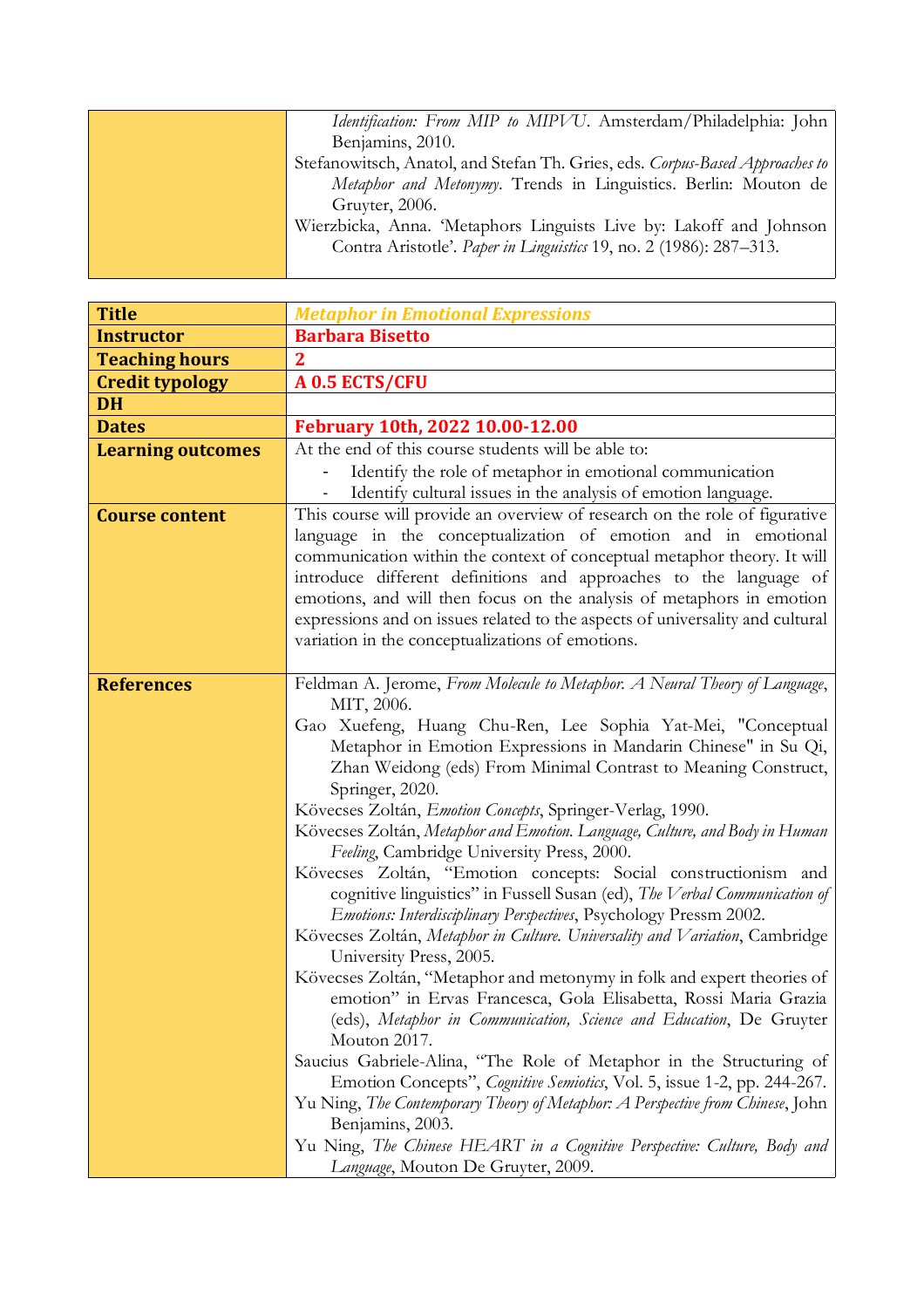| <b>Title</b>             | <b>Metaphor and Translation</b>                                                                                                                                                                                                                                                                                                                                                                                                                                                                                                                                                                                                                                                                                                                                                                                                                                                                                                                                                                                                                                                                                                                                                                                                                                                                                                                                                                                                                                                                                                                                                                                                                                                                                                                                                                                                                                                                                                                                                                                                                                                                                                                                                 |
|--------------------------|---------------------------------------------------------------------------------------------------------------------------------------------------------------------------------------------------------------------------------------------------------------------------------------------------------------------------------------------------------------------------------------------------------------------------------------------------------------------------------------------------------------------------------------------------------------------------------------------------------------------------------------------------------------------------------------------------------------------------------------------------------------------------------------------------------------------------------------------------------------------------------------------------------------------------------------------------------------------------------------------------------------------------------------------------------------------------------------------------------------------------------------------------------------------------------------------------------------------------------------------------------------------------------------------------------------------------------------------------------------------------------------------------------------------------------------------------------------------------------------------------------------------------------------------------------------------------------------------------------------------------------------------------------------------------------------------------------------------------------------------------------------------------------------------------------------------------------------------------------------------------------------------------------------------------------------------------------------------------------------------------------------------------------------------------------------------------------------------------------------------------------------------------------------------------------|
| <b>Instructor</b>        | <b>Michele Mannoni</b>                                                                                                                                                                                                                                                                                                                                                                                                                                                                                                                                                                                                                                                                                                                                                                                                                                                                                                                                                                                                                                                                                                                                                                                                                                                                                                                                                                                                                                                                                                                                                                                                                                                                                                                                                                                                                                                                                                                                                                                                                                                                                                                                                          |
| <b>Teaching hours</b>    |                                                                                                                                                                                                                                                                                                                                                                                                                                                                                                                                                                                                                                                                                                                                                                                                                                                                                                                                                                                                                                                                                                                                                                                                                                                                                                                                                                                                                                                                                                                                                                                                                                                                                                                                                                                                                                                                                                                                                                                                                                                                                                                                                                                 |
| <b>Credit typology</b>   | A 0.5 ECTS/CFU                                                                                                                                                                                                                                                                                                                                                                                                                                                                                                                                                                                                                                                                                                                                                                                                                                                                                                                                                                                                                                                                                                                                                                                                                                                                                                                                                                                                                                                                                                                                                                                                                                                                                                                                                                                                                                                                                                                                                                                                                                                                                                                                                                  |
| DH                       |                                                                                                                                                                                                                                                                                                                                                                                                                                                                                                                                                                                                                                                                                                                                                                                                                                                                                                                                                                                                                                                                                                                                                                                                                                                                                                                                                                                                                                                                                                                                                                                                                                                                                                                                                                                                                                                                                                                                                                                                                                                                                                                                                                                 |
| <b>Dates</b>             | February 10th, 2021 14.00-16.00                                                                                                                                                                                                                                                                                                                                                                                                                                                                                                                                                                                                                                                                                                                                                                                                                                                                                                                                                                                                                                                                                                                                                                                                                                                                                                                                                                                                                                                                                                                                                                                                                                                                                                                                                                                                                                                                                                                                                                                                                                                                                                                                                 |
| <b>Learning outcomes</b> | Discussing the similarity and differences between different metaphors in                                                                                                                                                                                                                                                                                                                                                                                                                                                                                                                                                                                                                                                                                                                                                                                                                                                                                                                                                                                                                                                                                                                                                                                                                                                                                                                                                                                                                                                                                                                                                                                                                                                                                                                                                                                                                                                                                                                                                                                                                                                                                                        |
|                          | various languages                                                                                                                                                                                                                                                                                                                                                                                                                                                                                                                                                                                                                                                                                                                                                                                                                                                                                                                                                                                                                                                                                                                                                                                                                                                                                                                                                                                                                                                                                                                                                                                                                                                                                                                                                                                                                                                                                                                                                                                                                                                                                                                                                               |
| <b>Course content</b>    | Owing to cultural variation, not all metaphors appear in every language<br>around the world. Similarly, the 'same' concept can be talked about and<br>conceived of differently in different languages, thus prompting us to<br>challenge the idea that it is the 'same' concept that is found in different<br>cultures. In this lecture I am going to exemplify and illustrate the<br>implications of metaphor research for crosslinguistic and cross-cultural<br>communication. The focus will be not much on 'how does this metaphor<br>translate into that language?', but rather on 'how is one specific concept<br>conceived of and talked about in different languages?'. This has implication<br>for linguistic and translation studies alike.                                                                                                                                                                                                                                                                                                                                                                                                                                                                                                                                                                                                                                                                                                                                                                                                                                                                                                                                                                                                                                                                                                                                                                                                                                                                                                                                                                                                                           |
| <b>References</b>        | Cameron, Lynne, and Graham Low, eds. Researching and Applying Metaphor.<br>Cambridge: Cambridge University Press, 1999.<br>Charteris-Black, Jonathan. Corpus Approaches to Critical Metaphor Analysis.<br>Hampshire/New York: Palgrave Macmillan, 2004.<br>Deignan, Alice. Metaphor and Corpus Linguistics. Amsterdam/Philadelphia:<br>John Benjamins, 2005.<br>Forceville, Charles J., and Eduardo Urios-Aparisi, eds. Multimodal Metaphor.<br>Berlin: Mouton de Gruyter, 2009.<br>Gibbs, Raymond W. Metaphor Wars: Conceptual Metaphors in Human Life.<br>Cambridge: Cambridge University Press, 2017.<br>Kövecses, Zoltán. 'Conceptual Metaphor Theory and the Nature of<br>Difficulties in Metaphor Translation'. In Tradurre Figure/ Translating<br>Figurative Language, edited by Donna R. Miller and Enrico Monti, 25-<br>39. Quaderni Del CeSLiC, Atti Di Convegni. Bologna: CeSLiC, 2014.<br>Kövecses, Zoltán. Extended Conceptual Metaphor Theory. Cambridge:<br>Cambridge University Press, 2020.<br>Kövecses, Zoltán. Metaphor in Culture: Universality and Variation. Cambridge:<br>Cambridge University Press, 2005.<br>Kövecses, Zoltán. Metaphor: A Practical Introduction. 2nd ed. Oxford/New<br>York: Oxford University Press, 2010.<br>Lakoff, George, and Mark Johnson. Metaphors We Live By. 2nd ed.<br>Chicago/London: University of Chicago Press, 1980.<br>Lakoff, George. 'The Death of Dead Metaphor'. Metaphor and Symbolic<br>Activity 2, no. 2 (1987): 143–47.<br>Mandelblit, Nili. 'The Cognitive View of Metaphor and Its Implications<br>for Translation Theory'. In Translation and Meaning PART 3 - Proceedings<br>of the Maastricht Session of the 2nd International Maastricht-Lodz Duo<br>Colloquium (19-22 April 1995), edited by Marcel Thelen and Barbara<br>Lewandowska-Tomaszczyk, 483-95. Maastricht: Universitaire Press,<br>1995.<br>Mannoni, Michele. 'On the Translation of Conceptual Metaphors in Legal<br>Language: Chinese Yuan (冤) and English "Injustice", "Wrong", and<br>"Tort". Perspectives: Studies in Translation Theory and Practice 29, no. 2<br>$(2020): 199-216.$ https://doi.org/10.1080/0907676X.2020.1797132. |